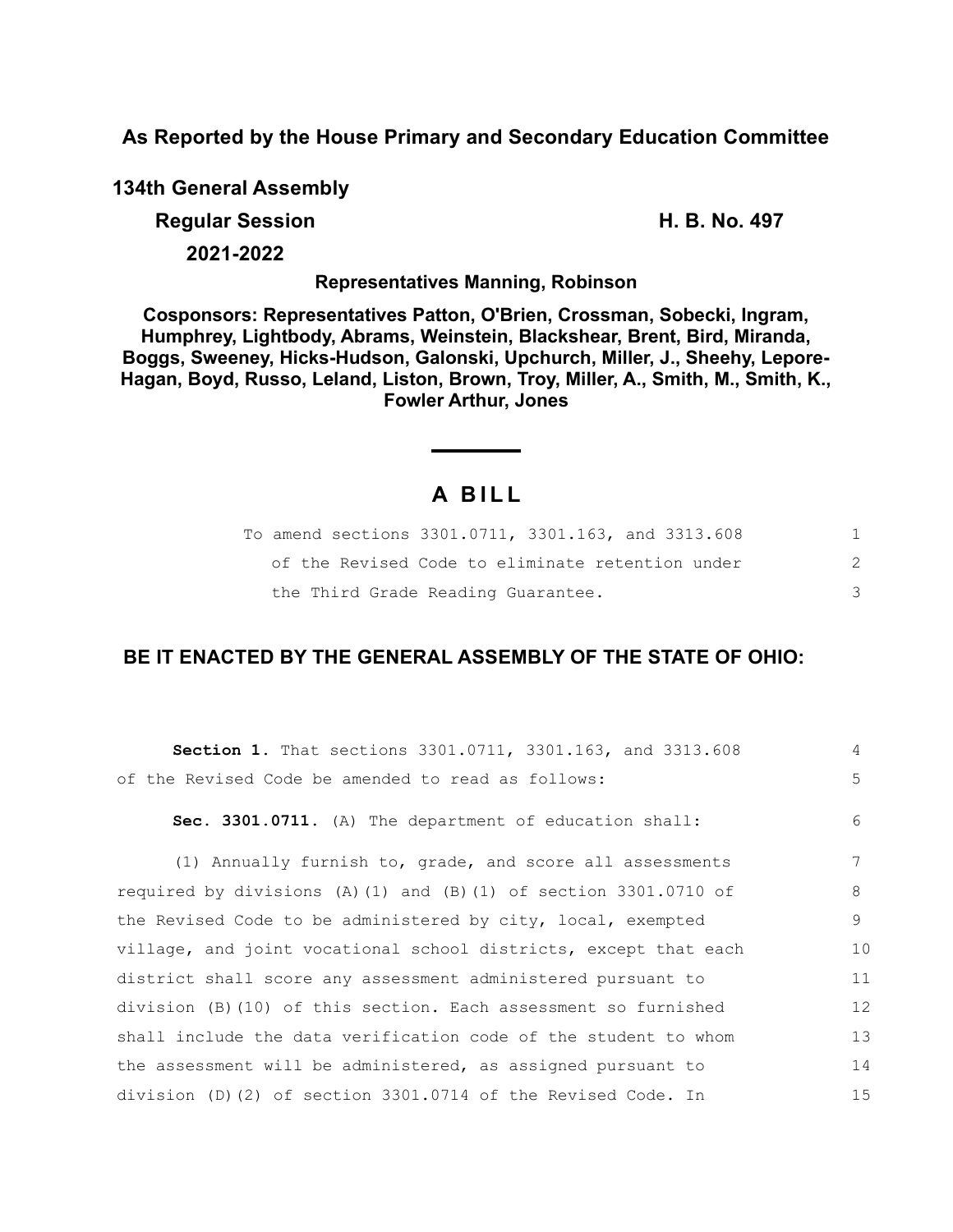#### **H. B. No. 497** Page 2 **As Reported by the House Primary and Secondary Education Committee**

furnishing the practice versions of Ohio graduation tests prescribed by division (D) of section 3301.0710 of the Revised Code, the department shall make the tests available on its web site for reproduction by districts. In awarding contracts for grading assessments, the department shall give preference to Ohio-based entities employing Ohio residents. 16 17 18 19  $20$ 21

(2) Adopt rules for the ethical use of assessments and prescribing the manner in which the assessments prescribed by section 3301.0710 of the Revised Code shall be administered to students. 22 23  $24$ 25

(B) Except as provided in divisions (C) and (J) of this section, the board of education of each city, local, and exempted village school district shall, in accordance with rules adopted under division (A) of this section: 26 27 28 29

(1) Administer-Until the 2020-2021 school year, administer the English language arts assessments prescribed under division (A)(1)(a) of section 3301.0710 of the Revised Code twice annually to all students in the third grade who have not attained the score designated for that assessment under division (A)(2)(c) of section 3301.0710 of the Revised Code. Beginning with the 2021-2022 school year, the English language arts assessment shall be administered only once to all students in the third grade. 30 31 32 33 34 35 36 37 38

(2) Administer the mathematics assessment prescribed under division (A)(1)(a) of section 3301.0710 of the Revised Code at least once annually to all students in the third grade.

(3) Administer the assessments prescribed under division (A)(1)(b) of section 3301.0710 of the Revised Code at least once annually to all students in the fourth grade. 42 43 44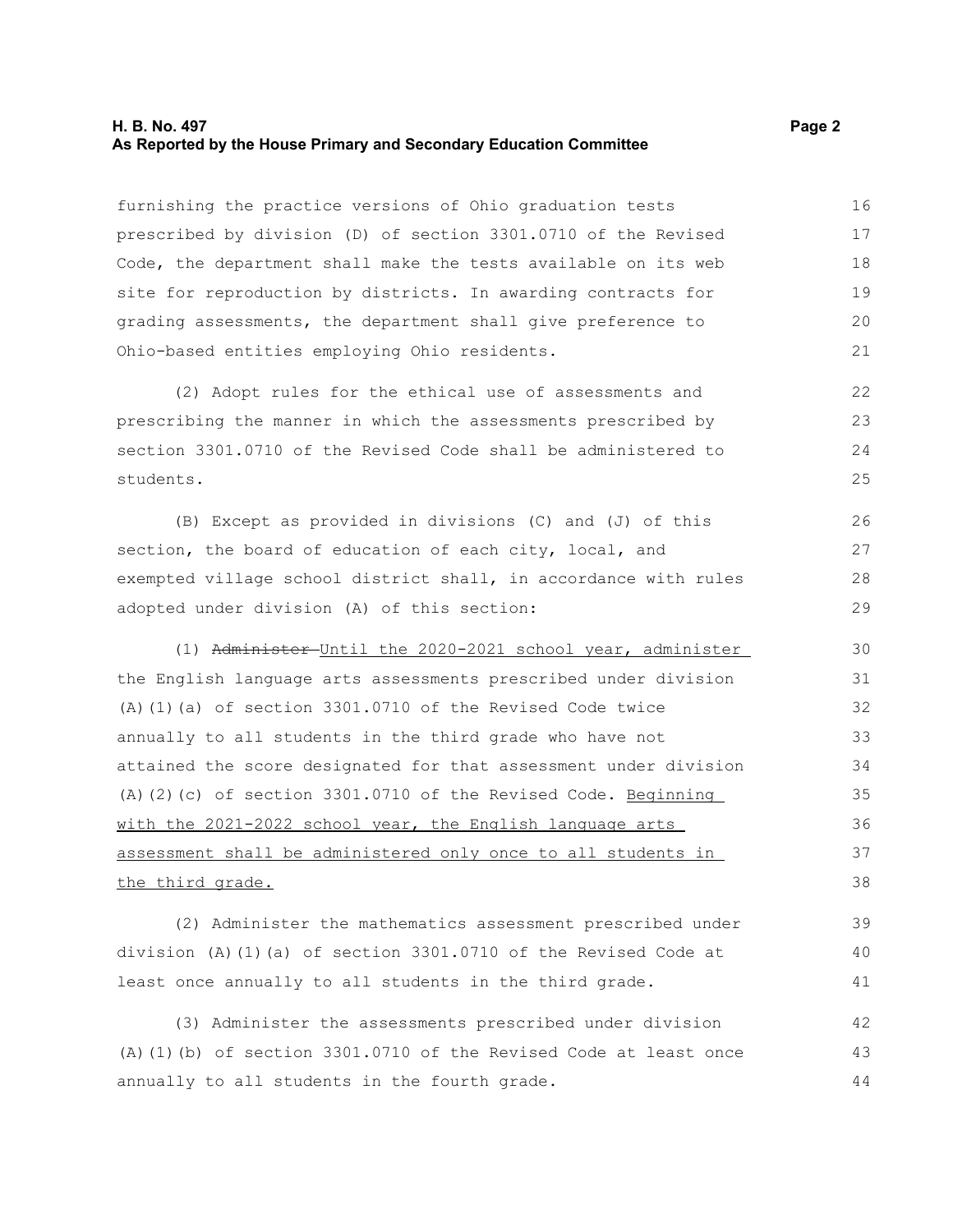#### **H. B. No. 497** Page 3 **As Reported by the House Primary and Secondary Education Committee**

(4) Administer the assessments prescribed under division (A)(1)(c) of section 3301.0710 of the Revised Code at least once annually to all students in the fifth grade. 45 46 47

(5) Administer the assessments prescribed under division (A)(1)(d) of section 3301.0710 of the Revised Code at least once annually to all students in the sixth grade. 48 49 50

(6) Administer the assessments prescribed under division (A)(1)(e) of section 3301.0710 of the Revised Code at least once annually to all students in the seventh grade. 51 52 53

(7) Administer the assessments prescribed under division (A)(1)(f) of section 3301.0710 of the Revised Code at least once annually to all students in the eighth grade. 54 55 56

(8) Except as provided in division (B)(9) of this section, administer any assessment prescribed under division (B)(1) of section 3301.0710 of the Revised Code as follows:

(a) At least once annually to all tenth grade students and at least twice annually to all students in eleventh or twelfth grade who have not yet attained the score on that assessment designated under that division;

(b) To any person who has successfully completed the curriculum in any high school or the individualized education program developed for the person by any high school pursuant to section 3323.08 of the Revised Code but has not received a high school diploma and who requests to take such assessment, at any time such assessment is administered in the district. 64 65 66 67 68 69

(9) In lieu of the board of education of any city, local, or exempted village school district in which the student is also enrolled, the board of a joint vocational school district shall administer any assessment prescribed under division (B)(1) of 70 71 72 73

57 58 59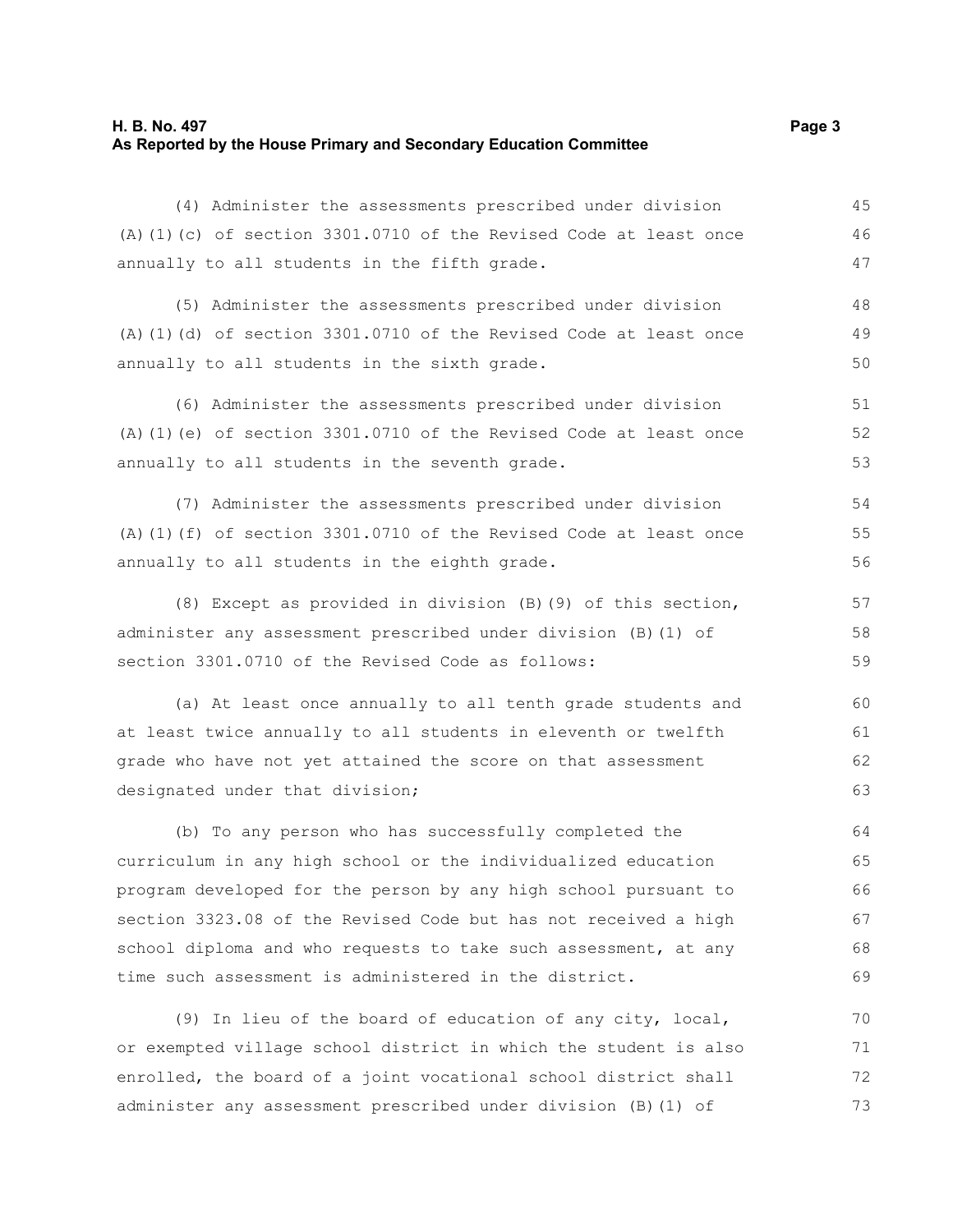#### **H. B. No. 497** Page 4 **As Reported by the House Primary and Secondary Education Committee**

section 3301.0710 of the Revised Code at least twice annually to any student enrolled in the joint vocational school district who has not yet attained the score on that assessment designated under that division. A board of a joint vocational school district may also administer such an assessment to any student described in division (B)(8)(b) of this section. 74 75 76 77 78 79

(10) If the district has a three-year average graduation rate of not more than seventy-five per cent, administer each assessment prescribed by division (D) of section 3301.0710 of the Revised Code in September to all ninth grade students who entered ninth grade prior to July 1, 2014. 80 81 82 83 84

Except as provided in section 3313.614 of the Revised Code for administration of an assessment to a person who has fulfilled the curriculum requirement for a high school diploma but has not passed one or more of the required assessments, the assessments prescribed under division (B)(1) of section 3301.0710 of the Revised Code shall not be administered after the date specified in the rules adopted by the state board of education under division (D)(1) of section 3301.0712 of the Revised Code.

 $(11)(a)$  Except as provided in divisions  $(B)(11)(b)$  and  $(c)$ of this section, administer the assessments prescribed by division (B)(2) of section 3301.0710 and section 3301.0712 of the Revised Code in accordance with the timeline and plan for implementation of those assessments prescribed by rule of the state board adopted under division (D)(1) of section 3301.0712 of the Revised Code; 94 95 96 97 98 99 100

(b) A student who has presented evidence to the district or school of having satisfied the condition prescribed by division (A)(1) of section 3313.618 of the Revised Code to 101 102 103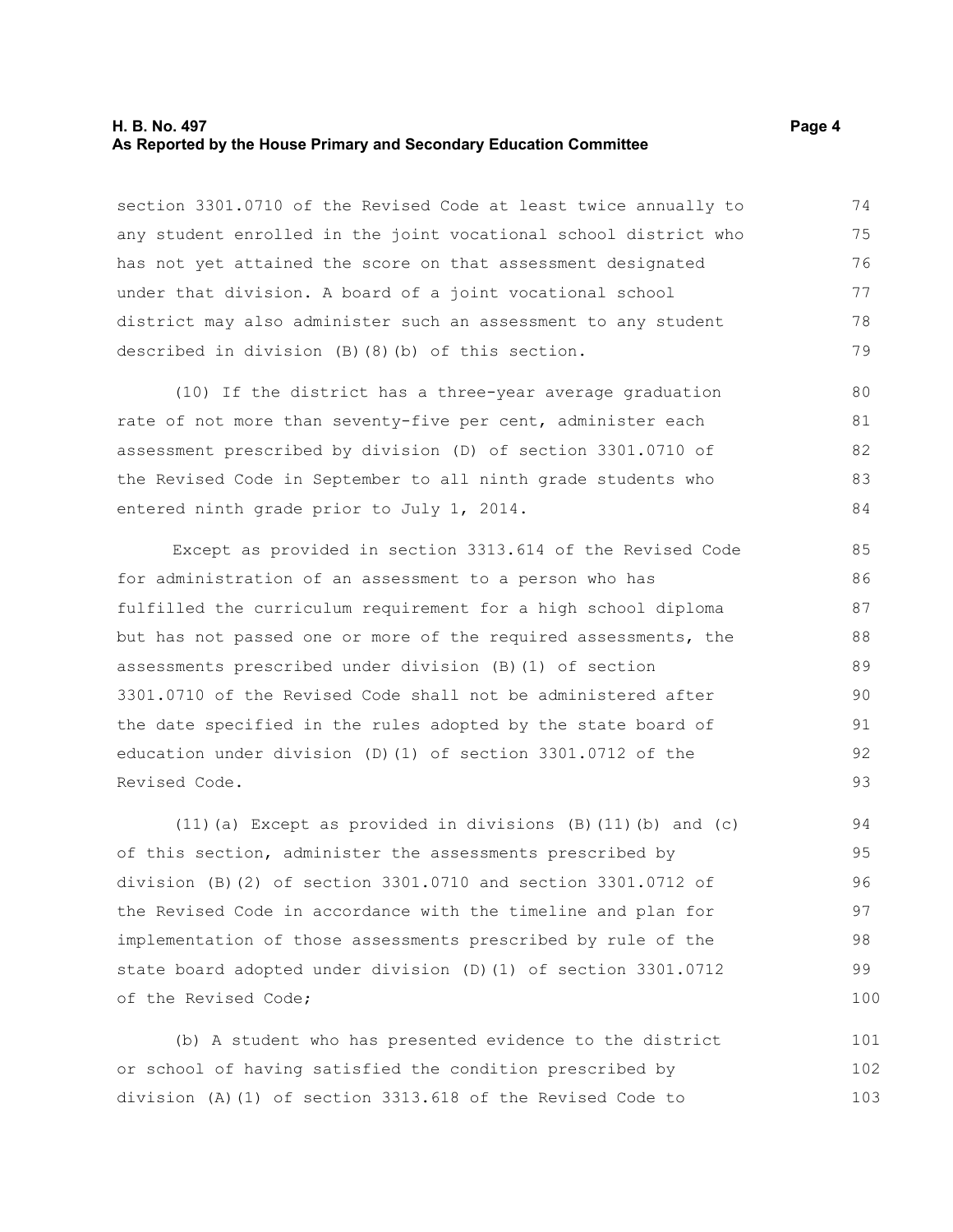#### **H. B. No. 497** Page 5 **As Reported by the House Primary and Secondary Education Committee**

qualify for a high school diploma prior to the date of the administration of the assessment prescribed under division (B) (1) of section 3301.0712 of the Revised Code shall not be required to take that assessment. However, no board shall prohibit a student who is not required to take such assessment from taking the assessment. 104 105 106 107 108 109

(c) A student shall not be required to retake the Algebra I end-of-course examination or the English language arts II endof-course examination prescribed under division (B)(2) of section 3301.0712 of the Revised Code in grades nine through twelve if the student demonstrates at least a proficient level of skill, as prescribed under division (B)(5)(a) of that section, or achieves a competency score, as prescribed under division (B)(10) of that section, in an administration of the examination prior to grade nine. 110 111 112 113 114 115 116 117 118

(C)(1)(a) In the case of a student receiving special education services under Chapter 3323. of the Revised Code, the individualized education program developed for the student under that chapter shall specify the manner in which the student will participate in the assessments administered under this section, except that a student with significant cognitive disabilities to whom an alternate assessment is administered in accordance with division (C)(1) of this section and a student determined to have a disability that includes an intellectual disability as outlined in guidance issued by the department shall not be required to take the assessment prescribed under division (B)(1) of section 3301.0712 of the Revised Code. The individualized education program may excuse the student from taking any particular assessment required to be administered under this section if it instead specifies an alternate assessment method approved by the department of education as conforming to 119 120 121 122 123 124 125 126 127 128 129 130 131 132 133 134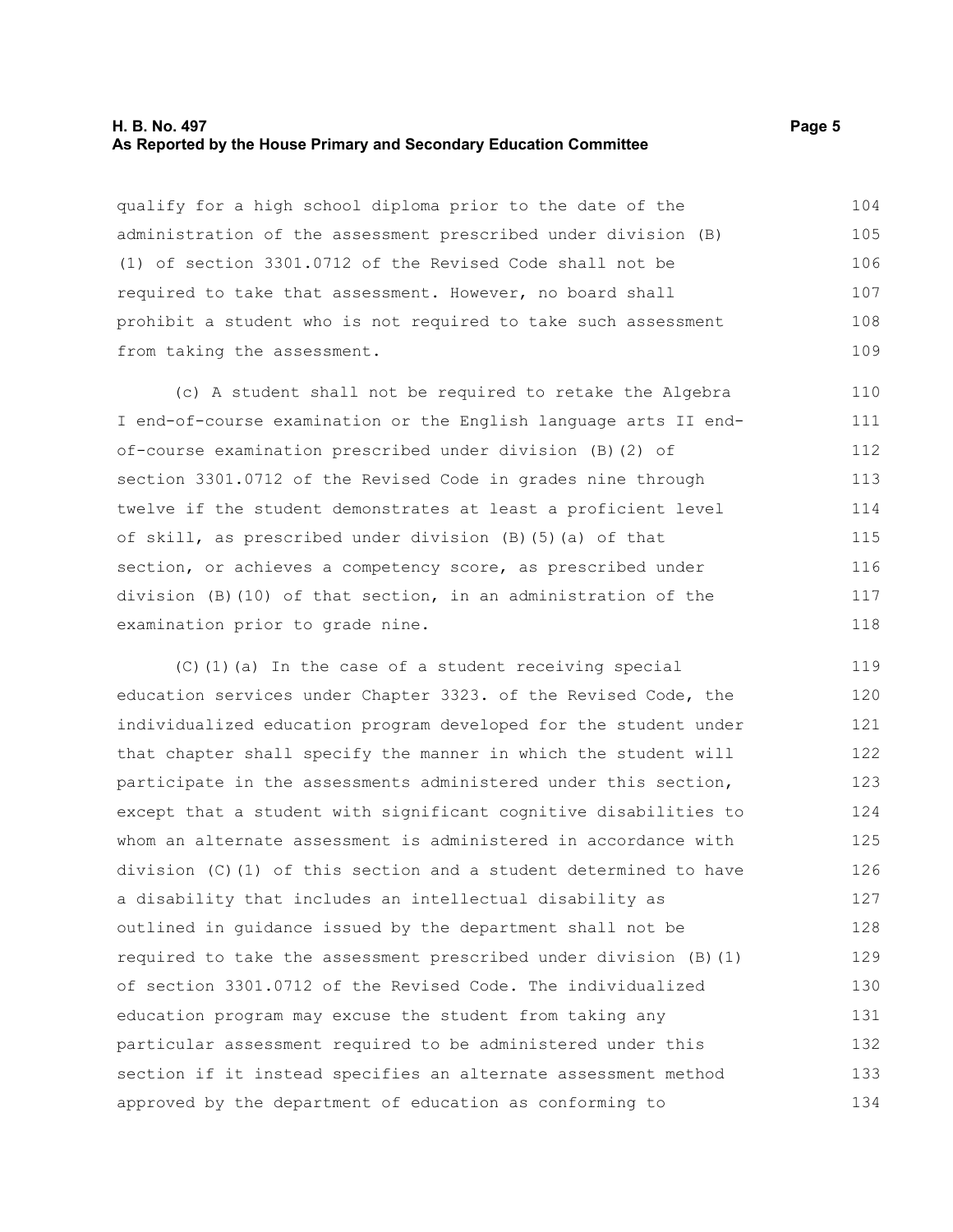#### **H. B. No. 497** Page 6 **As Reported by the House Primary and Secondary Education Committee**

requirements of federal law for receipt of federal funds for disadvantaged pupils. To the extent possible, the individualized education program shall not excuse the student from taking an assessment unless no reasonable accommodation can be made to enable the student to take the assessment. No board shall prohibit a student who is not required to take an assessment under division (C)(1) of this section from taking the assessment. 135 136 137 138 139 140 141 142

(b) Any alternate assessment approved by the department for a student under this division shall produce measurable results comparable to those produced by the assessment it replaces in order to allow for the student's results to be included in the data compiled for a school district or building under section 3302.03 of the Revised Code. 143 144 145 146 147 148

(c)(i) Any student enrolled in a chartered nonpublic school who has been identified, based on an evaluation conducted in accordance with section 3323.03 of the Revised Code or section 504 of the "Rehabilitation Act of 1973," 87 Stat. 355, 29 U.S.C.A. 794, as amended, as a child with a disability shall be excused from taking any particular assessment required to be administered under this section if either of the following apply: 149 150 151 152 153 154 155 156

(I) A plan developed for the student pursuant to rules adopted by the state board excuses the student from taking that assessment. 157 158 159

(II) The chartered nonpublic school develops a written plan in which the school, in consultation with the student's parents, determines that an assessment or alternative assessment with accommodations does not accurately assess the student's academic performance. The plan shall include an academic profile 160 161 162 163 164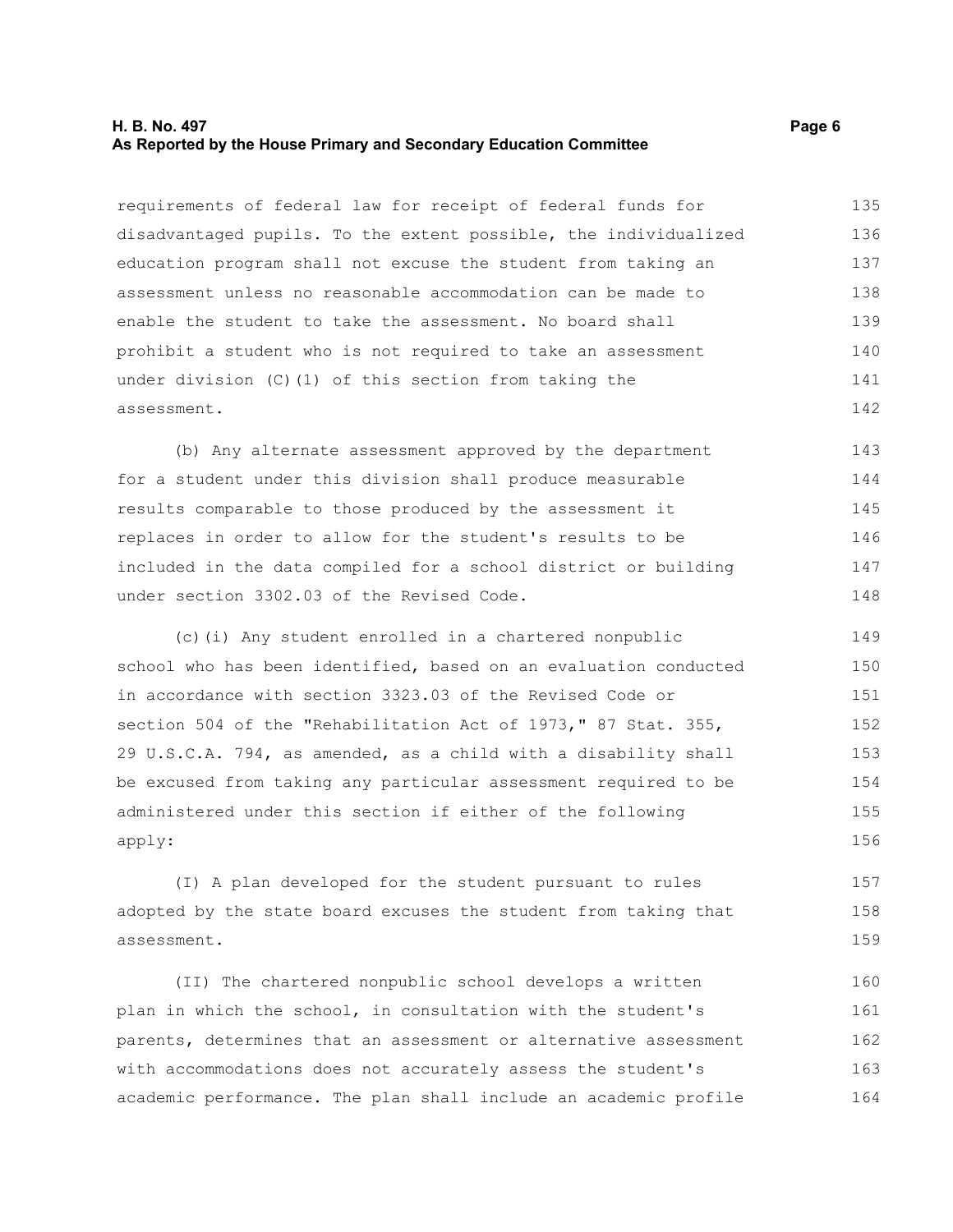## **H. B. No. 497** Page 7 **As Reported by the House Primary and Secondary Education Committee**

of the student's academic performance and shall be reviewed annually to determine if the student's needs continue to require excusal from taking the assessment. 165 166 167

(ii) A student with significant cognitive disabilities to whom an alternate assessment is administered in accordance with division (C)(1) of this section and a student determined to have a disability that includes an intellectual disability as outlined in guidance issued by the department shall not be required to take the assessment prescribed under division (B)(1) of section 3301.0712 of the Revised Code. 168 169 170 171 172 173 174

(iii) In the case of any student so excused from taking an assessment under division (C)(1)(c) of this section, the chartered nonpublic school shall not prohibit the student from taking the assessment. 175 176 177 178

(2) A district board may, for medical reasons or other good cause, excuse a student from taking an assessment administered under this section on the date scheduled, but that assessment shall be administered to the excused student not later than nine days following the scheduled date. The district board shall annually report the number of students who have not taken one or more of the assessments required by this section to the state board not later than the thirtieth day of June. 179 180 181 182 183 184 185 186

(3) As used in this division, "English learner" has the same meaning as in 20 U.S.C. 7801. 187 188

No school district board shall excuse any English learner from taking any particular assessment required to be administered under this section, except as follows: 189 190 191

(a) Any English learner who has been enrolled in United States schools for less than two years and for whom no 192 193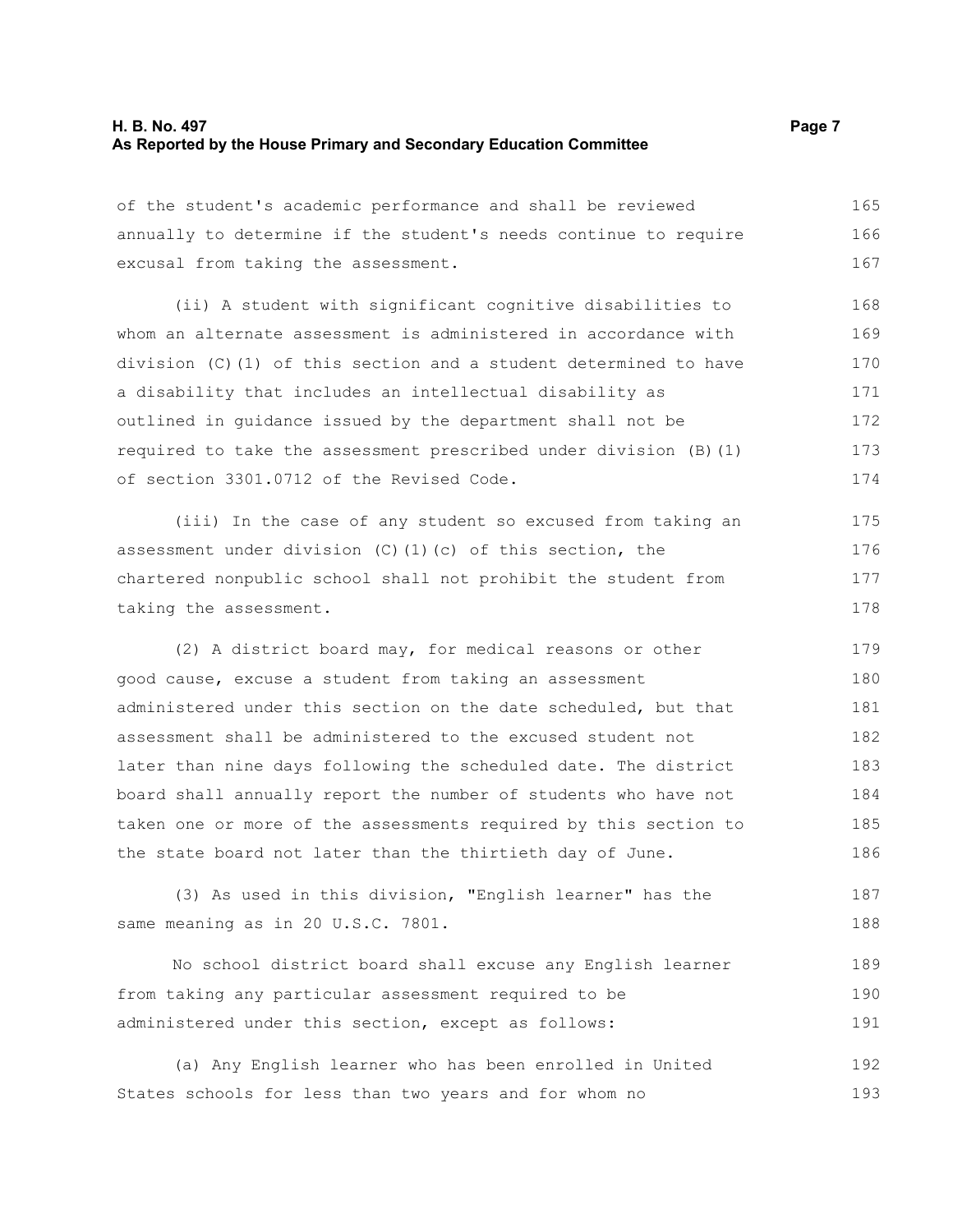## **H. B. No. 497 Page 8 As Reported by the House Primary and Secondary Education Committee**

appropriate accommodations are available based on guidance issued by the department shall not be required to take the assessment prescribed under division (B)(1) of section 3301.0712 of the Revised Code. 194 195 196 197

(b) Any English learner who has been enrolled in United States schools for less than one full school year shall not be required to take any reading, writing, or English language arts assessment.

However, no board shall prohibit an English learner who is not required to take an assessment under division (C)(3) of this section from taking the assessment. A board may permit any English learner to take an assessment required to be administered under this section with appropriate accommodations, as determined by the department. For each English learner, each school district shall annually assess that student's progress in learning English, in accordance with procedures approved by the department.

(4)(a) The governing authority of a chartered nonpublic school may excuse an English learner from taking any assessment administered under this section.

(b) No governing authority shall require an English learner who has been enrolled in United States schools for less than two years and for whom no appropriate accommodations are available based on guidance issued by the department to take the assessment prescribed under division (B)(1) of section 3301.0712 of the Revised Code. 214 215 216 217 218 219

(c) No governing authority shall prohibit an English learner from taking an assessment from which the student was excused under division (C)(4) of this section. 220 221 222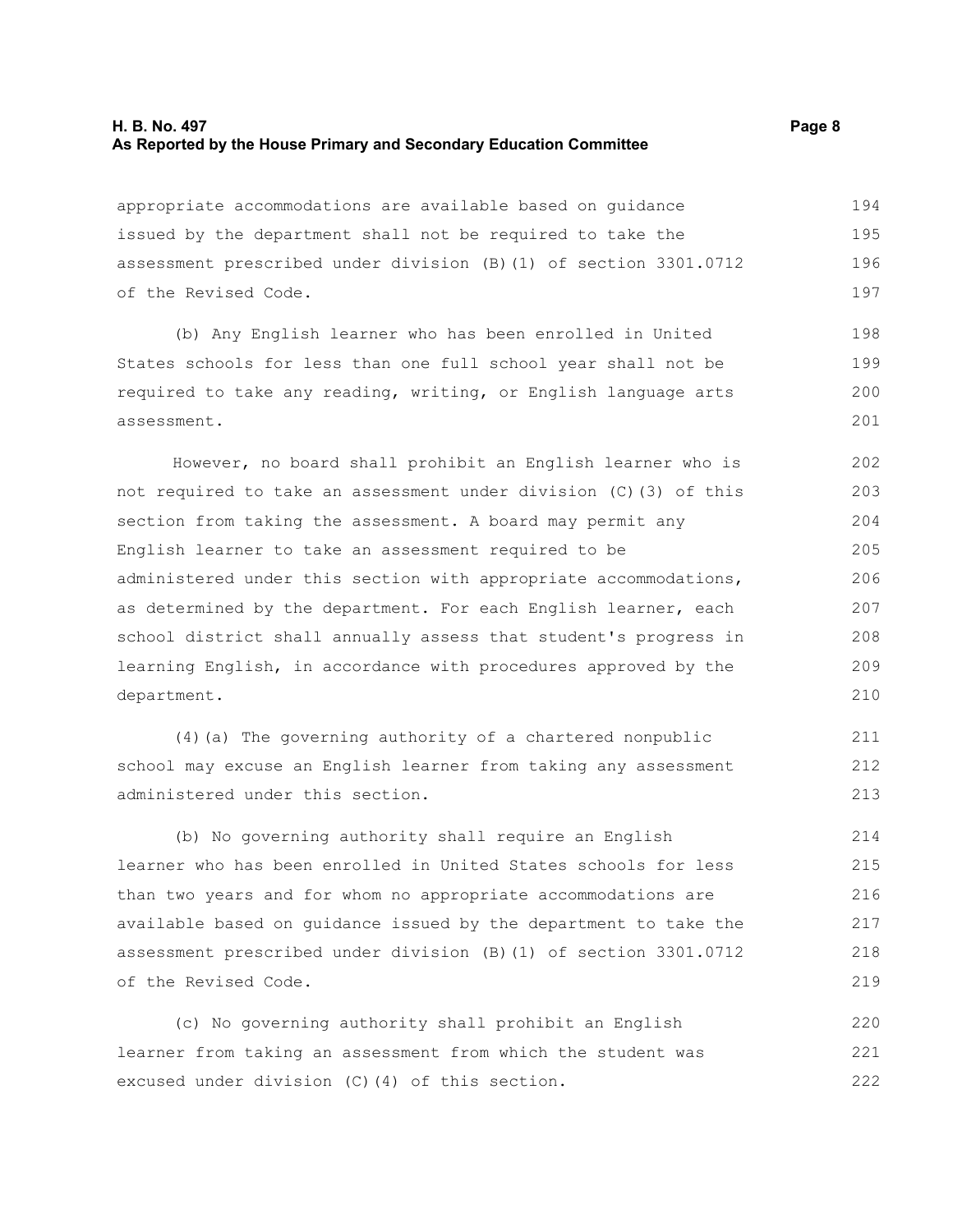## **H. B. No. 497 Page 9 As Reported by the House Primary and Secondary Education Committee**

(D)(1) In the school year next succeeding the school year in which the assessments prescribed by division  $(A)$  (1) or  $(B)$  (1) of section 3301.0710 of the Revised Code or former division (A)  $(1)$ ,  $(A)$   $(2)$ , or  $(B)$  of section 3301.0710 of the Revised Code as it existed prior to September 11, 2001, are administered to any student, the board of education of any school district in which the student is enrolled in that year shall provide to the student intervention services commensurate with the student's performance, including any intensive intervention required under section 3313.608 of the Revised Code, in any skill in which the student failed to demonstrate at least a score at the proficient level on the assessment. 223 224 225 226 227 228 229 230 231 232 233 234

(2) Following any administration of the assessments prescribed by division (D) of section 3301.0710 of the Revised Code to ninth grade students, each school district that has a three-year average graduation rate of not more than seventy-five per cent shall determine for each high school in the district whether the school shall be required to provide intervention services to any students who took the assessments. In determining which high schools shall provide intervention services based on the resources available, the district shall consider each school's graduation rate and scores on the practice assessments. The district also shall consider the scores received by ninth grade students on the English language arts and mathematics assessments prescribed under division (A) (1)(f) of section 3301.0710 of the Revised Code in the eighth grade in determining which high schools shall provide intervention services. 235 236 237 238 239 240 241 242 243 244 245 246 247 248 249 250

Each high school selected to provide intervention services under this division shall provide intervention services to any student whose results indicate that the student is failing to 251 252 253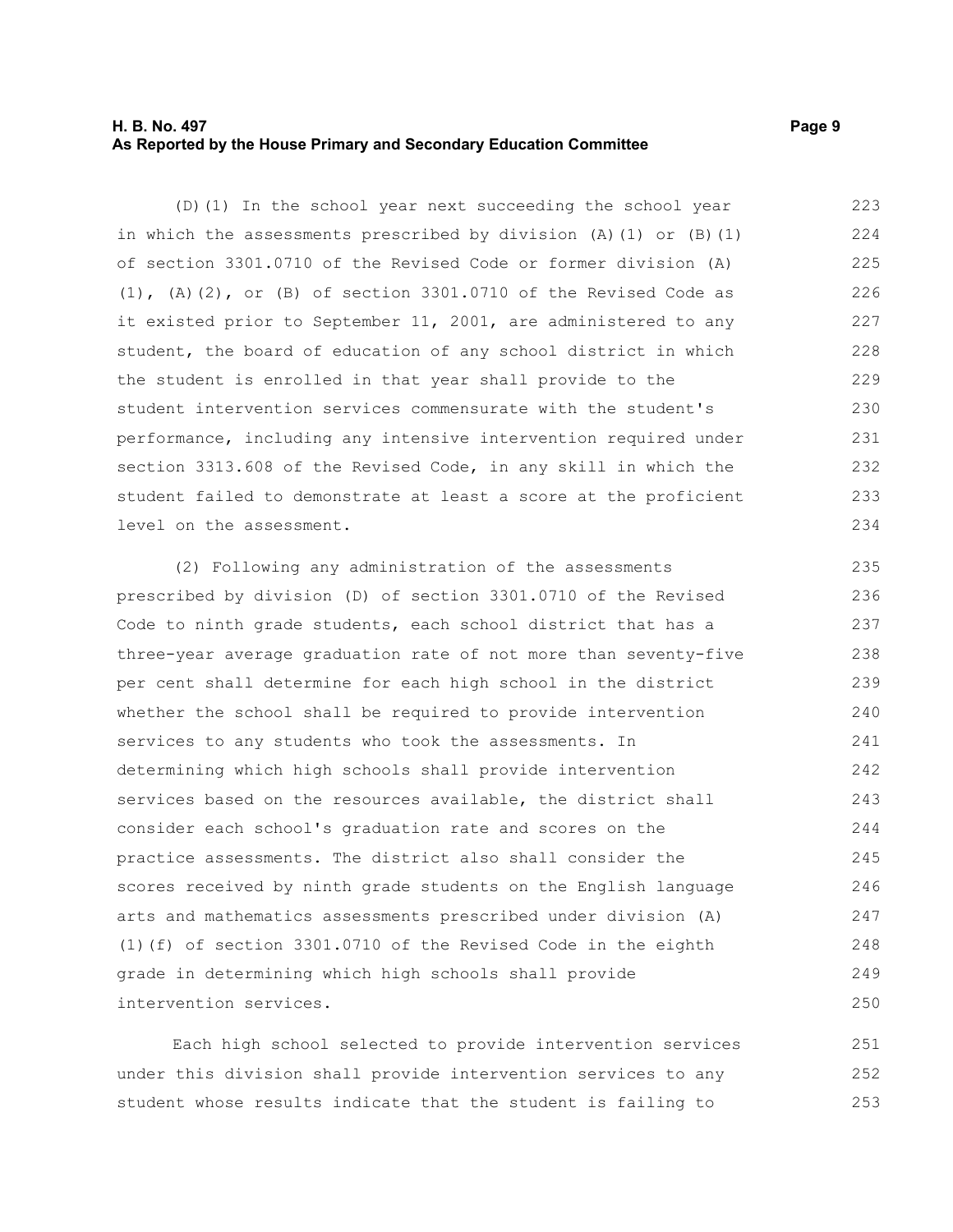#### **H. B. No. 497 Page 10 As Reported by the House Primary and Secondary Education Committee**

make satisfactory progress toward being able to attain scores at the proficient level on the Ohio graduation tests. Intervention services shall be provided in any skill in which a student demonstrates unsatisfactory progress and shall be commensurate with the student's performance. Schools shall provide the intervention services prior to the end of the school year, during the summer following the ninth grade, in the next succeeding school year, or at any combination of those times. 254 255 256 257 258 259 260 261

(E) Except as provided in section 3313.608 of the Revised Code and division (N) of this section, no school district board of education shall utilize any student's failure to attain a specified score on an assessment administered under this section as a factor in any decision to deny the student promotion to a higher grade level. However, a district board may choose not to promote to the next grade level any student who does not take an assessment administered under this section or make up an assessment as provided by division (C)(2) of this section and who is not exempt from the requirement to take the assessment under division (C)(3) of this section. 262 263 264 265 266 267 268 269 270 271 272

(F) No person shall be charged a fee for taking any assessment administered under this section. 273 274

(G)(1) Each school district board shall designate one location for the collection of assessments administered in the spring under division (B)(1) of this section and those administered under divisions (B)(2) to (7) of this section. Each district board shall submit the assessments to the entity with which the department contracts for the scoring of the assessments as follows: 275 276 277 278 279 280 281

(a) If the district's total enrollment in grades kindergarten through twelve during the first full school week of 282 283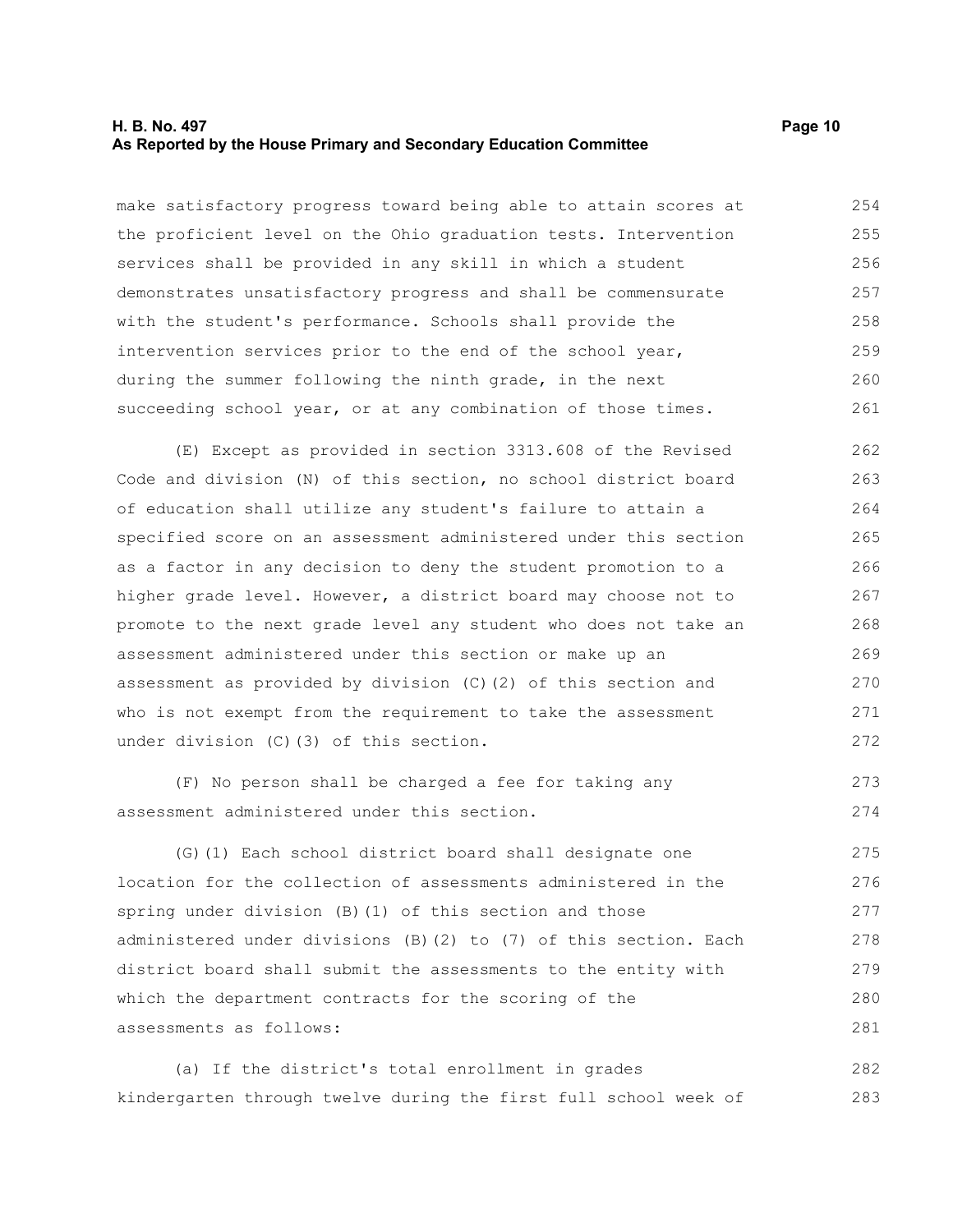#### **H. B. No. 497 Page 11 As Reported by the House Primary and Secondary Education Committee**

October was less than two thousand five hundred, not later than the Friday after all of the assessments have been administered; 284 285

(b) If the district's total enrollment in grades kindergarten through twelve during the first full school week of October was two thousand five hundred or more, but less than seven thousand, not later than the Monday after all of the assessments have been administered; 286 287 288 289 290

(c) If the district's total enrollment in grades kindergarten through twelve during the first full school week of October was seven thousand or more, not later than the Tuesday after all of the assessments have been administered. 291 292 293 294

However, any assessment that a student takes during the make-up period described in division (C)(2) of this section shall be submitted not later than the Friday following the day the student takes the assessment. 295 296 297 298

(2) The department or an entity with which the department contracts for the scoring of the assessment shall send to each school district board a list of the individual scores of all persons taking a state achievement assessment as follows: 299 300 301 302

(a) Except as provided in division (G)(2)(b) or (c) of this section, within forty-five days after the administration of the assessments prescribed by sections 3301.0710 and 3301.0712 of the Revised Code, but in no case shall the scores be returned later than the thirtieth day of June following the administration; 303 304 305 306 307 308

(b) In the case of the third-grade English language arts assessment, within forty-five days after the administration of that assessment, but in no case shall the scores be returned later than the fifteenth day of June following the 309 310 311 312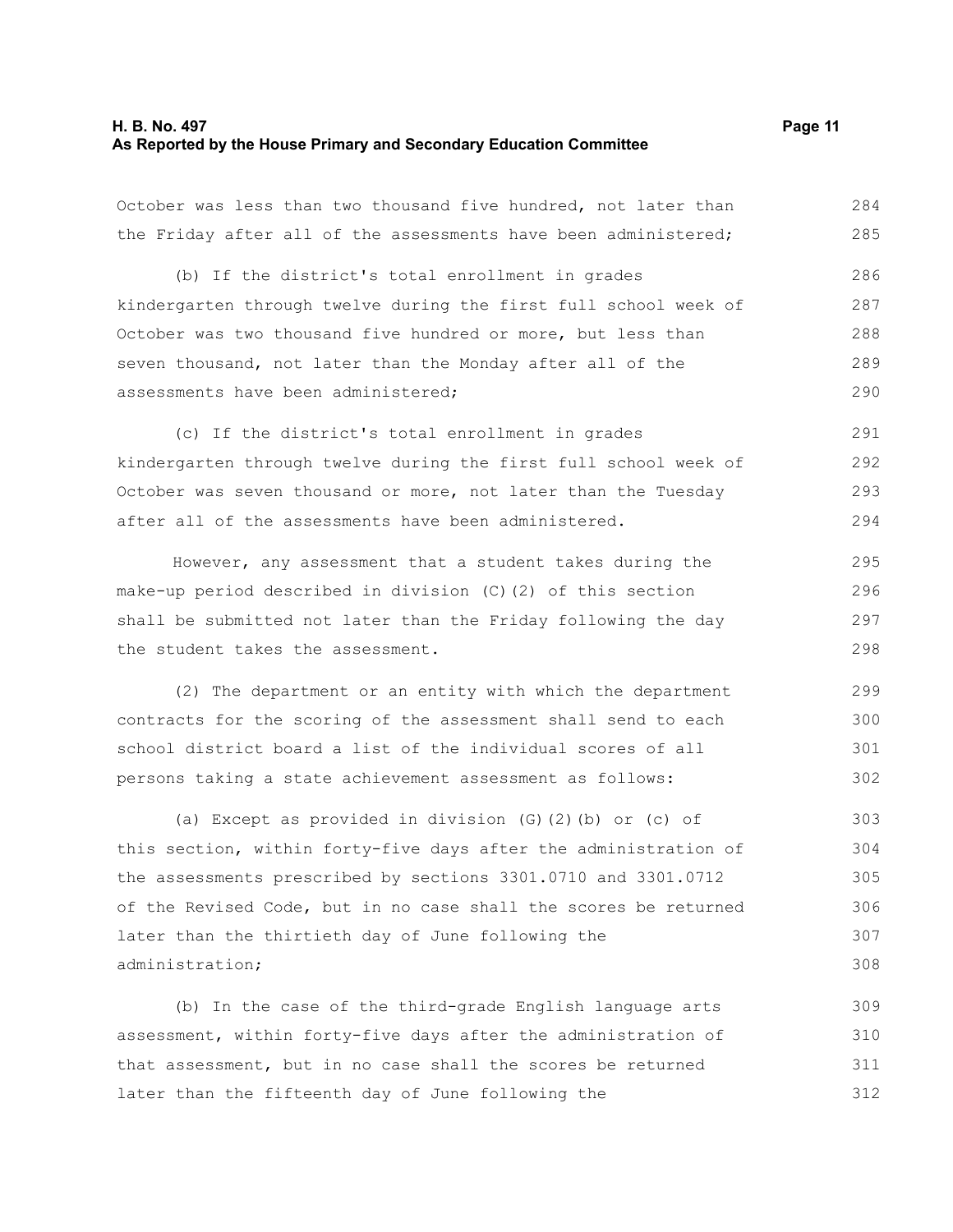## **H. B. No. 497 Page 12 As Reported by the House Primary and Secondary Education Committee**

#### administration;

313

(c) In the case of the writing component of an assessment or end-of-course examination in the area of English language arts, except for the third-grade English language arts assessment, the results may be sent after forty-five days of the administration of the writing component, but in no case shall the scores be returned later than the thirtieth day of June following the administration. 314 315 316 317 318 319 320

(3) For assessments administered under this section by a joint vocational school district, the department or entity shall also send to each city, local, or exempted village school district a list of the individual scores of any students of such city, local, or exempted village school district who are attending school in the joint vocational school district. 321 322 323 324 325 326

(4) Beginning with the 2019-2020 school year, a school district, other public school, or chartered nonpublic school may administer the third-grade English language arts or mathematics assessment, or both, in a paper format in any school year for which the district board of education or school governing body adopts a resolution indicating that the district or school chooses to administer the assessment in a paper format. The board or governing body shall submit a copy of the resolution to the department of education not later than the first day of May prior to the school year for which it will apply. If the resolution is submitted, the district or school shall administer the assessment in a paper format to all students in the third grade, except that any student whose individualized education program or plan developed under section 504 of the "Rehabilitation Act of 1973," 87 Stat. 355, 29 U.S.C. 794, as amended, specifies that taking the assessment in an online 327 328 329 330 331 332 333 334 335 336 337 338 339 340 341 342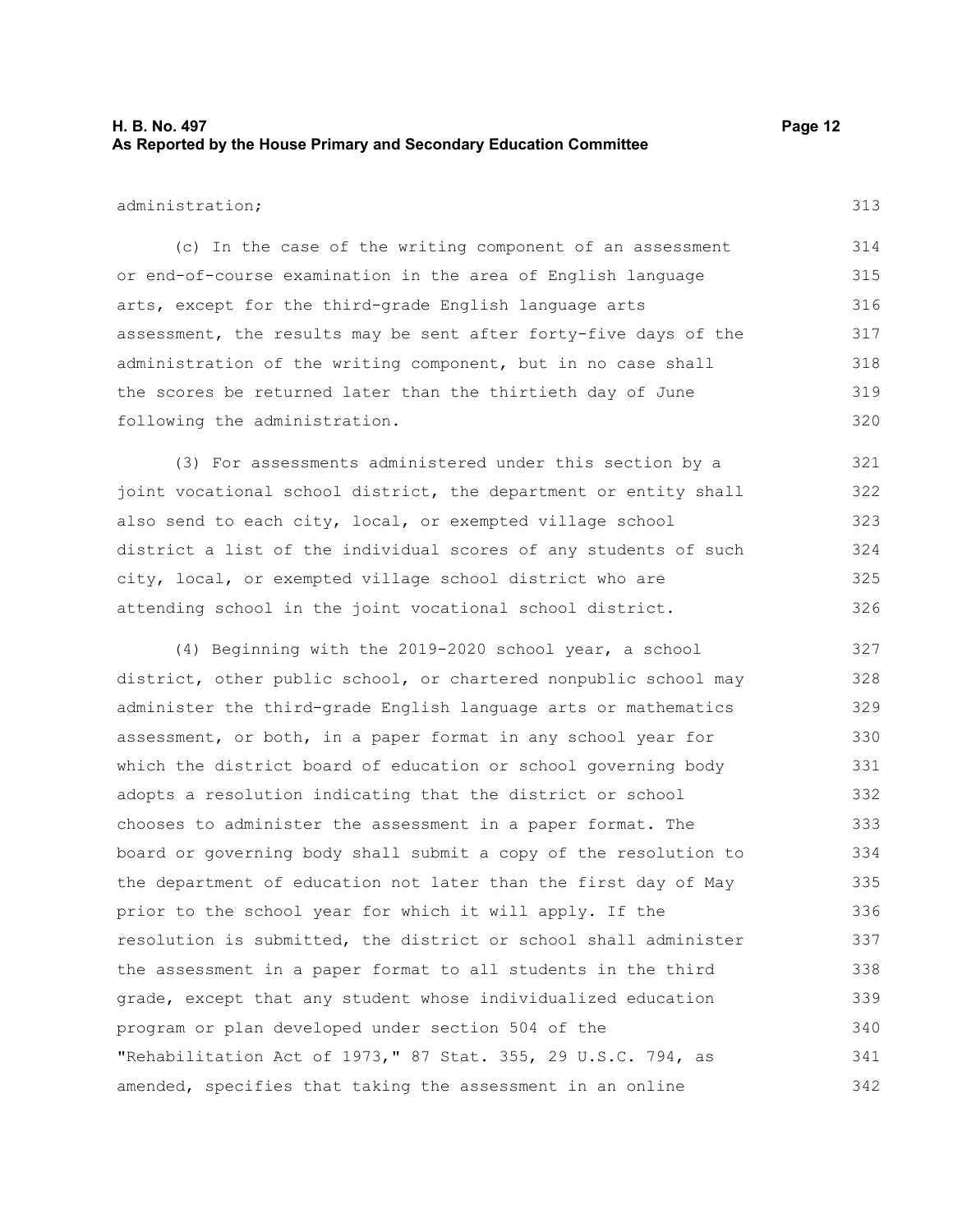## **H. B. No. 497 Page 13 As Reported by the House Primary and Secondary Education Committee**

format is an appropriate accommodation for the student may take the assessment in an online format. 343 344

(H) Individual scores on any assessments administered under this section shall be released by a district board only in accordance with section 3319.321 of the Revised Code and the rules adopted under division (A) of this section. No district board or its employees shall utilize individual or aggregate results in any manner that conflicts with rules for the ethical use of assessments adopted pursuant to division (A) of this section. 345 346 347 348 349 350 351 352

(I) Except as provided in division (G) of this section, the department or an entity with which the department contracts for the scoring of the assessment shall not release any individual scores on any assessment administered under this section. The state board shall adopt rules to ensure the protection of student confidentiality at all times. The rules may require the use of the data verification codes assigned to students pursuant to division (D)(2) of section 3301.0714 of the Revised Code to protect the confidentiality of student scores. 353 354 355 356 357 358 359 360 361

(J) Notwithstanding division (D) of section 3311.52 of the Revised Code, this section does not apply to the board of education of any cooperative education school district except as provided under rules adopted pursuant to this division. 362 363 364 365

(1) In accordance with rules that the state board shall adopt, the board of education of any city, exempted village, or local school district with territory in a cooperative education school district established pursuant to divisions (A) to (C) of section 3311.52 of the Revised Code may enter into an agreement with the board of education of the cooperative education school district for administering any assessment prescribed under this 366 367 368 369 370 371 372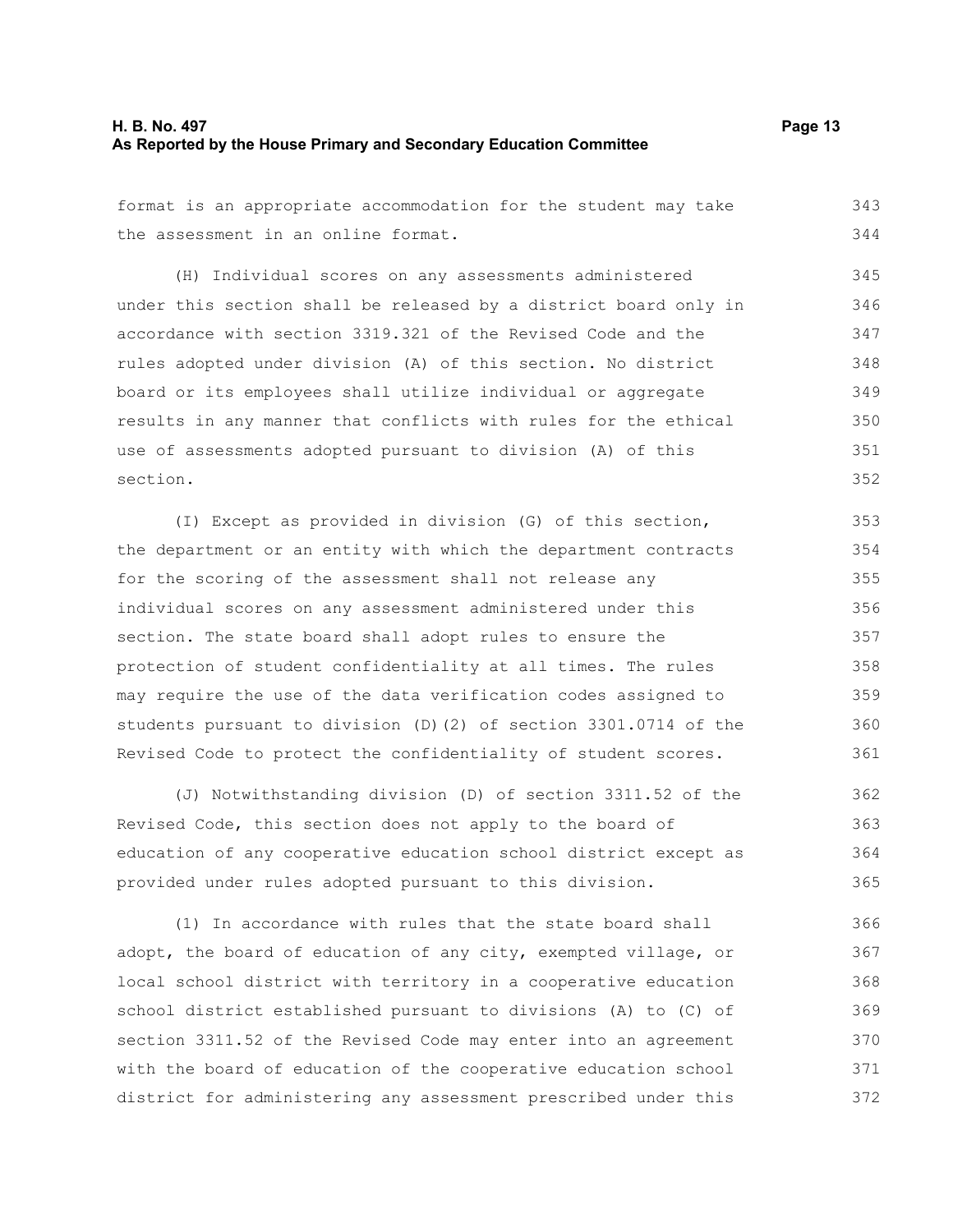section to students of the city, exempted village, or local school district who are attending school in the cooperative education school district. 373 374 375

(2) In accordance with rules that the state board shall adopt, the board of education of any city, exempted village, or local school district with territory in a cooperative education school district established pursuant to section 3311.521 of the Revised Code shall enter into an agreement with the cooperative district that provides for the administration of any assessment prescribed under this section to both of the following: 376 377 378 379 380 381 382

(a) Students who are attending school in the cooperative district and who, if the cooperative district were not established, would be entitled to attend school in the city, local, or exempted village school district pursuant to section 3313.64 or 3313.65 of the Revised Code; 383 384 385 386 387

(b) Persons described in division (B)(8)(b) of this section. 388 389

Any assessment of students pursuant to such an agreement shall be in lieu of any assessment of such students or persons pursuant to this section.

 $(K)$  (1) (a) Except as otherwise provided in division  $(K)$  (1) or (2) of this section, each chartered nonpublic school for which at least sixty-five per cent of its total enrollment is made up of students who are participating in state scholarship programs shall administer the assessments prescribed by division (A) of section 3301.0710 of the Revised Code or an alternative standardized assessment determined by the department. In accordance with procedures and deadlines prescribed by the department, the parent or guardian of a student enrolled in the 393 394 395 396 397 398 399 400 401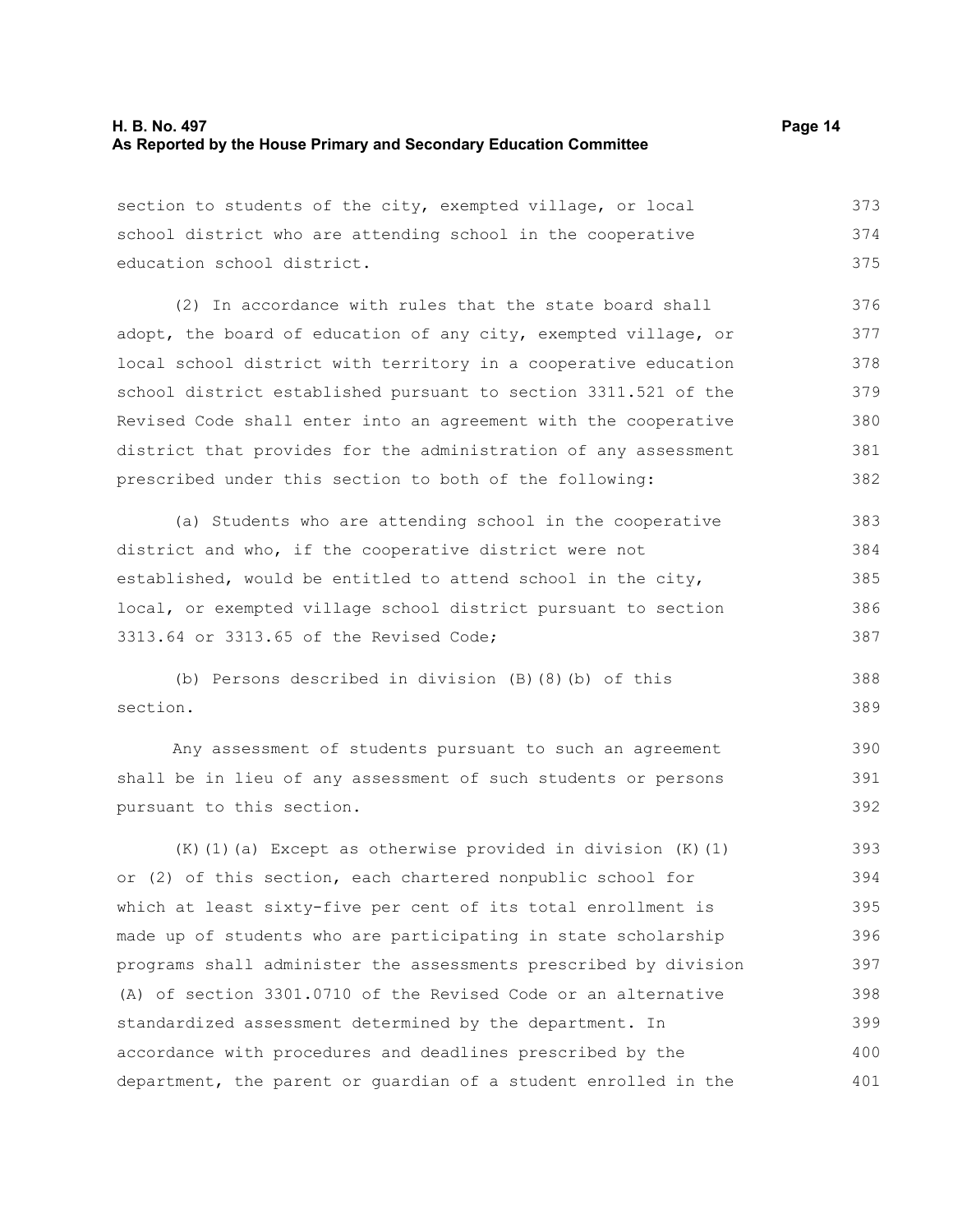#### **H. B. No. 497 Page 15 As Reported by the House Primary and Secondary Education Committee**

school who is not participating in a state scholarship program may submit notice to the chief administrative officer of the school that the parent or guardian does not wish to have the student take the assessments prescribed for the student's grade level under division (A) of section 3301.0710 of the Revised Code. If a parent or guardian submits an opt-out notice, the school shall not administer the assessments to that student. This option does not apply to any assessment required for a high school diploma under section 3313.612 of the Revised Code. 402 403 404 405 406 407 408 409 410

(b) Any chartered nonpublic school that enrolls students who are participating in state scholarship programs may administer an alternative standardized assessment determined by the department instead of the assessments prescribed by division (A) of section 3301.0710 of the Revised Code. 411 412 413 414 415

Each chartered nonpublic school subject to division (K)(1) (a) or (b) of this section shall report the results of each assessment administered under those divisions to the department. 416 417 418

(2) A chartered nonpublic school may submit to the superintendent of public instruction a request for a waiver from administering the elementary assessments prescribed by division (A) of section 3301.0710 of the Revised Code. The state superintendent shall approve or disapprove a request for a waiver submitted under division (K)(2) of this section. No waiver shall be approved for any school year prior to the 2015- 2016 school year. 419 420 421 422 423 424 425 426

To be eligible to submit a request for a waiver, a chartered nonpublic school shall meet the following conditions: 427 428

(a) At least ninety-five per cent of the students enrolled in the school are children with disabilities, as defined under 429 430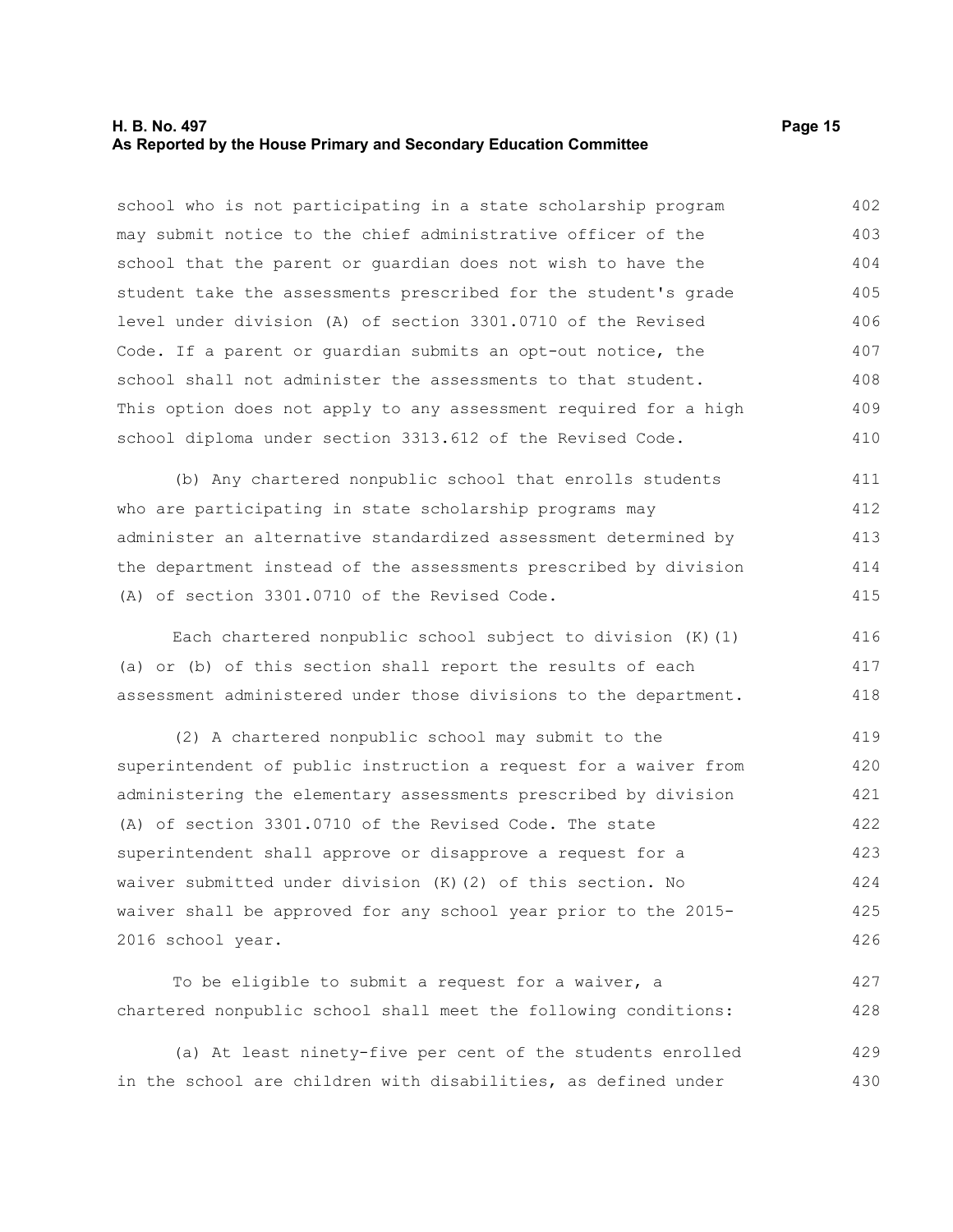#### **H. B. No. 497 Page 16 As Reported by the House Primary and Secondary Education Committee**

section 3323.01 of the Revised Code, or have received a diagnosis by a school district or from a physician, including a neuropsychiatrist or psychiatrist, or a psychologist who is authorized to practice in this or another state as having a condition that impairs academic performance, such as dyslexia, dyscalculia, attention deficit hyperactivity disorder, or Asperger's syndrome. 431 432 433 434 435 436 437

(b) The school has solely served a student population described in division  $(K)$  (1)(a) of this section for at least ten years. 438 439 440

(c) The school provides to the department at least five years of records of internal testing conducted by the school that affords the department data required for accountability purposes, including diagnostic assessments and nationally standardized norm-referenced achievement assessments that measure reading and math skills. 441 442 443 444 445 446

(3) Any chartered nonpublic school that is not subject to division (K)(1) of this section may participate in the assessment program by administering any of the assessments prescribed by division (A) of section 3301.0710 of the Revised Code. The chief administrator of the school shall specify which assessments the school will administer. Such specification shall be made in writing to the superintendent of public instruction prior to the first day of August of any school year in which assessments are administered and shall include a pledge that the nonpublic school will administer the specified assessments in the same manner as public schools are required to do under this section and rules adopted by the department. 447 448 449 450 451 452 453 454 455 456 457 458

(4) The department of education shall furnish the assessments prescribed by section 3301.0710 of the Revised Code 459 460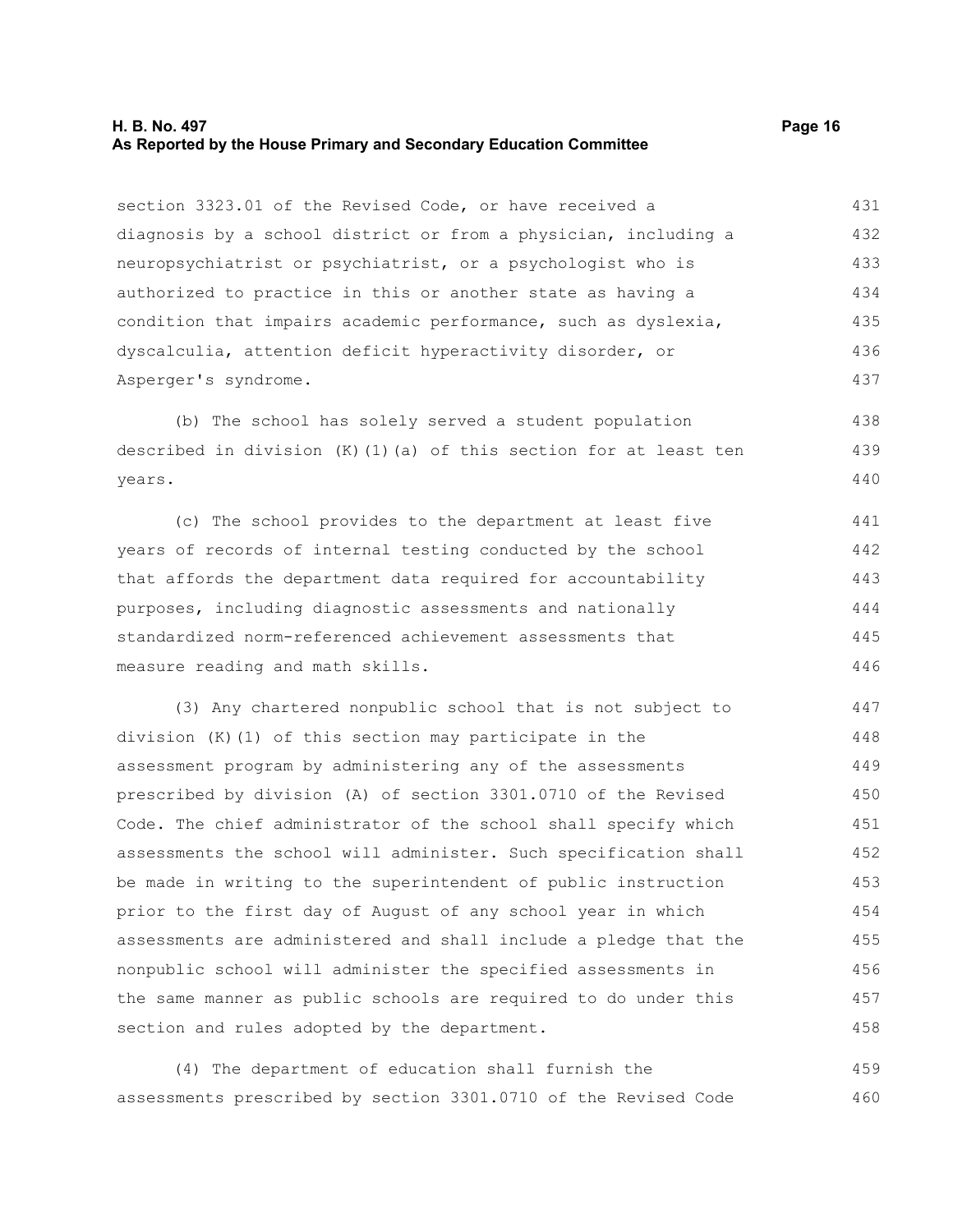to each chartered nonpublic school that is subject to division  $(K)$  (1) of this section or participates under division  $(K)$  (3) of this section. 461 462 463

(L) If a chartered nonpublic school is educating students in grades nine through twelve, the following shall apply: 464 465

(1) Except as provided in division (L)(4) of this section, for a student who is enrolled in a chartered nonpublic school that is accredited through the independent schools association of the central states and who is attending the school under a state scholarship program, the student shall either take all of the assessments prescribed by division (B) of section 3301.0712 of the Revised Code or take an alternative assessment approved by the department under section 3313.619 of the Revised Code. However, a student who is excused from taking an assessment under division (C) of this section or has presented evidence to the chartered nonpublic school of having satisfied the condition prescribed by division (A)(1) of section 3313.618 of the Revised Code to qualify for a high school diploma prior to the date of the administration of the assessment prescribed under division (B)(1) of section 3301.0712 of the Revised Code shall not be required to take that assessment. No governing authority of a chartered nonpublic school shall prohibit a student who is not required to take such assessment from taking the assessment. 466 467 468 469 470 471 472 473 474 475 476 477 478 479 480 481 482 483

(2) For a student who is enrolled in a chartered nonpublic school that is accredited through the independent schools association of the central states, and who is not attending the school under a state scholarship program, the student shall not be required to take any assessment prescribed under section 3301.0712 or 3313.619 of the Revised Code. 484 485 486 487 488 489

(3)(a) Except as provided in divisions (L)(3)(b) and (4)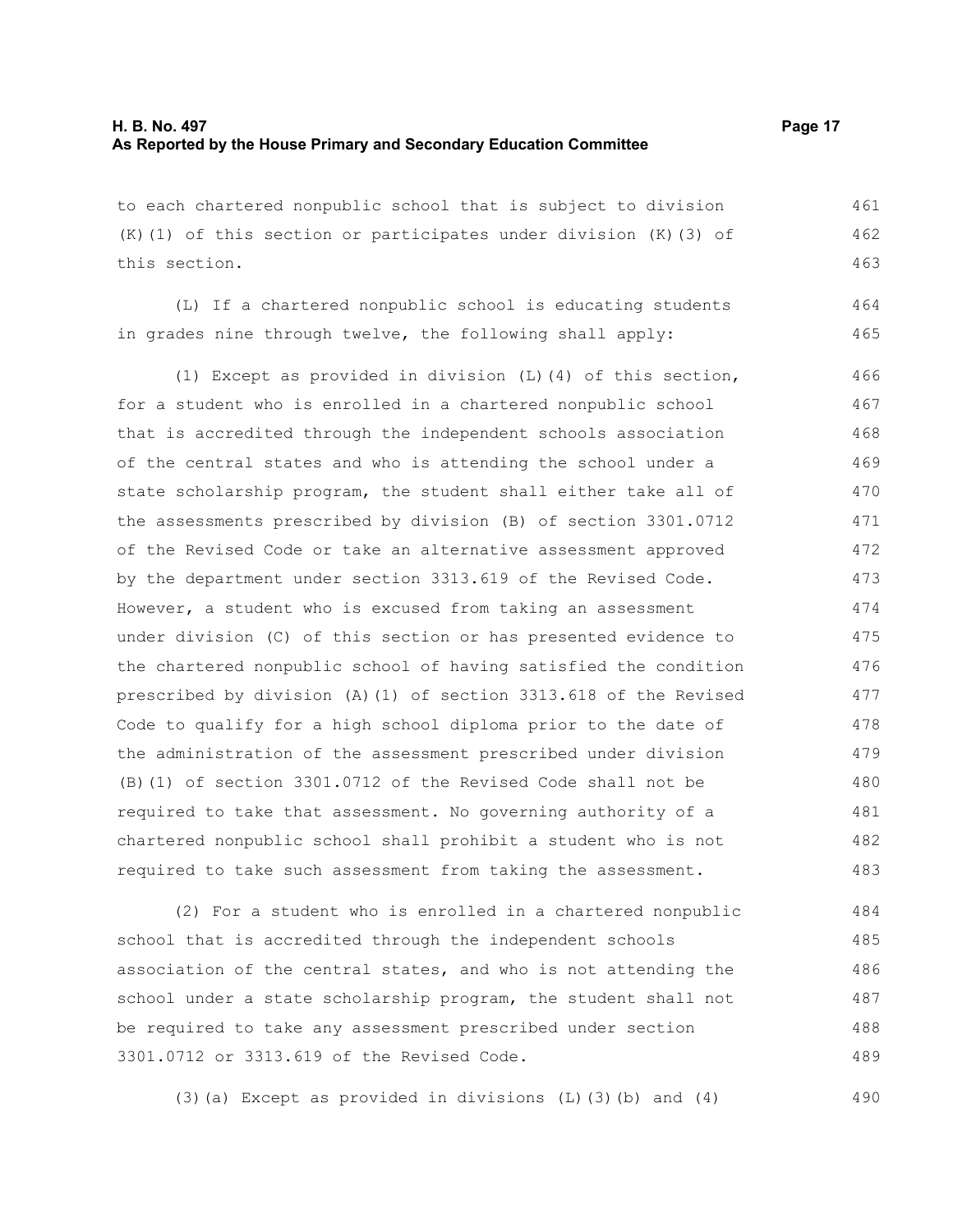#### **H. B. No. 497 Page 18 As Reported by the House Primary and Secondary Education Committee**

of this section, for a student who is enrolled in a chartered nonpublic school that is not accredited through the independent schools association of the central states, regardless of whether the student is attending or is not attending the school under a state scholarship program, the student shall do one of the following: 491 492 493 494 495 496

(i) Take all of the assessments prescribed by division (B) of section 3301.0712 of the Revised Code;

(ii) Take only the assessment prescribed by division (B) (1) of section 3301.0712 of the Revised Code, provided that the student's school publishes the results of that assessment for each graduating class. The published results of that assessment shall include the overall composite scores, mean scores, twentyfifth percentile scores, and seventy-fifth percentile scores for each subject area of the assessment. 499 500 501 502 503 504 505

(iii) Take an alternative assessment approved by the department under section 3313.619 of the Revised Code. 506 507

(b) A student who is excused from taking an assessment under division (C) of this section or has presented evidence to the chartered nonpublic school of having satisfied the condition prescribed by division (A)(1) of section 3313.618 of the Revised Code to qualify for a high school diploma prior to the date of the administration of the assessment prescribed under division (B)(1) of section 3301.0712 of the Revised Code shall not be required to take that assessment. No governing authority of a chartered nonpublic school shall prohibit a student who is not required to take such assessment from taking the assessment. 508 509 510 511 512 513 514 515 516 517

(4) The assessments prescribed by sections 3301.0712 and 3313.619 of the Revised Code shall not be administered to any 518 519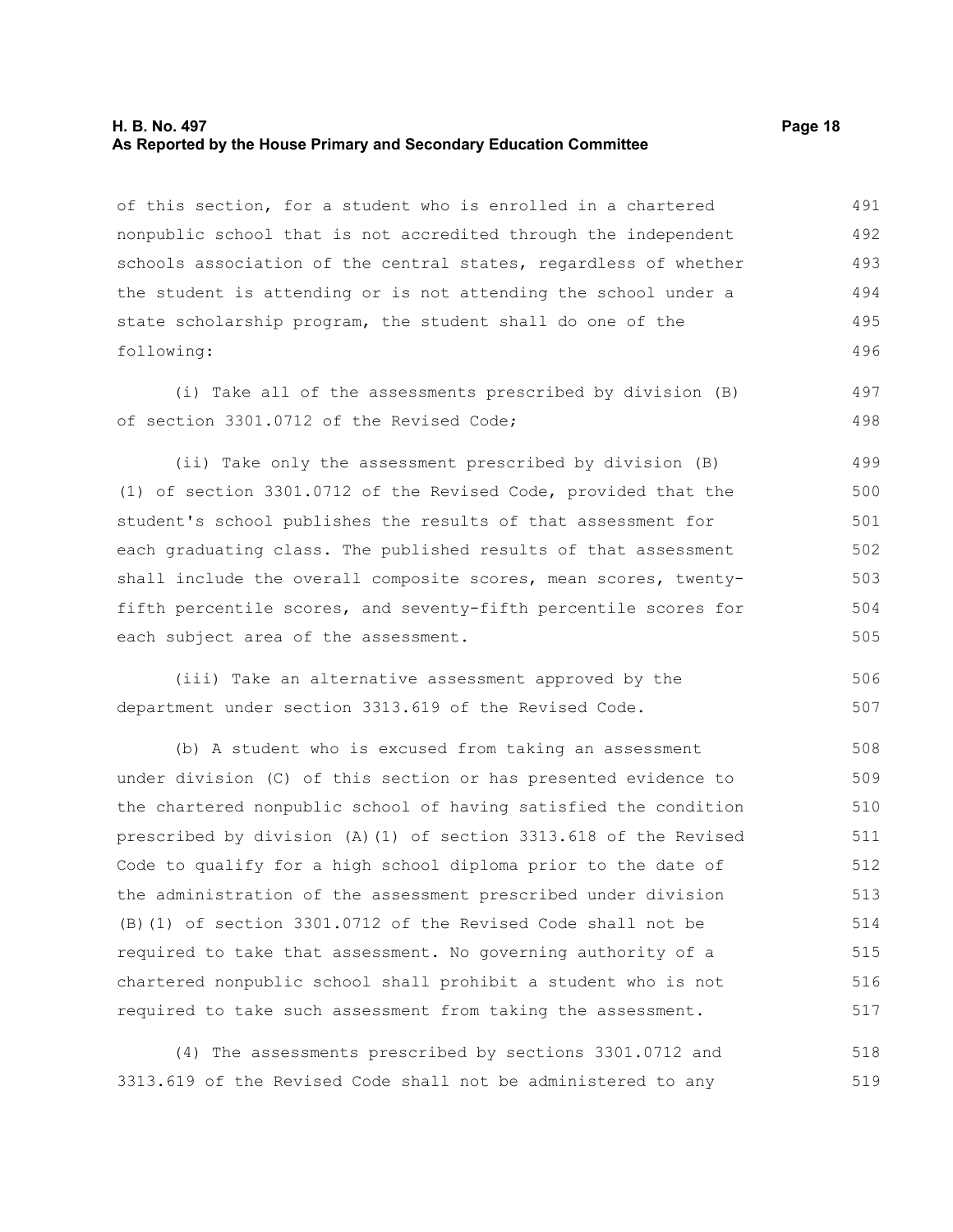## **H. B. No. 497 Page 19 As Reported by the House Primary and Secondary Education Committee**

student attending the school, if the school meets all of the following conditions: (a) At least ninety-five per cent of the students enrolled in the school are children with disabilities, as defined under section 3323.01 of the Revised Code, or have received a diagnosis by a school district or from a physician, including a neuropsychologist or psychiatrist, or a psychologist who is authorized to practice in this or another state as having a condition that impairs academic performance, such as dyslexia, dyscalculia, attention deficit hyperactivity disorder, or Asperger's syndrome. (b) The school has solely served a student population described in division  $(L)$  (4)(a) of this section for at least ten years. 521 522 523 524 525 526 527 528 529 530 531 532 533

(c) The school makes available to the department at least five years of records of internal testing conducted by the school that affords the department data required for accountability purposes, including growth in student achievement in reading or mathematics, or both, as measured by nationally norm-referenced assessments that have developed appropriate standards for students. 534 535 536 537 538 539 540

Division (L)(4) of this section applies to any student attending such school regardless of whether the student receives special education or related services and regardless of whether the student is attending the school under a state scholarship program.

(M)(1) The superintendent of the state school for the blind and the superintendent of the state school for the deaf shall administer the assessments described by sections 3301.0710 546 547 548

520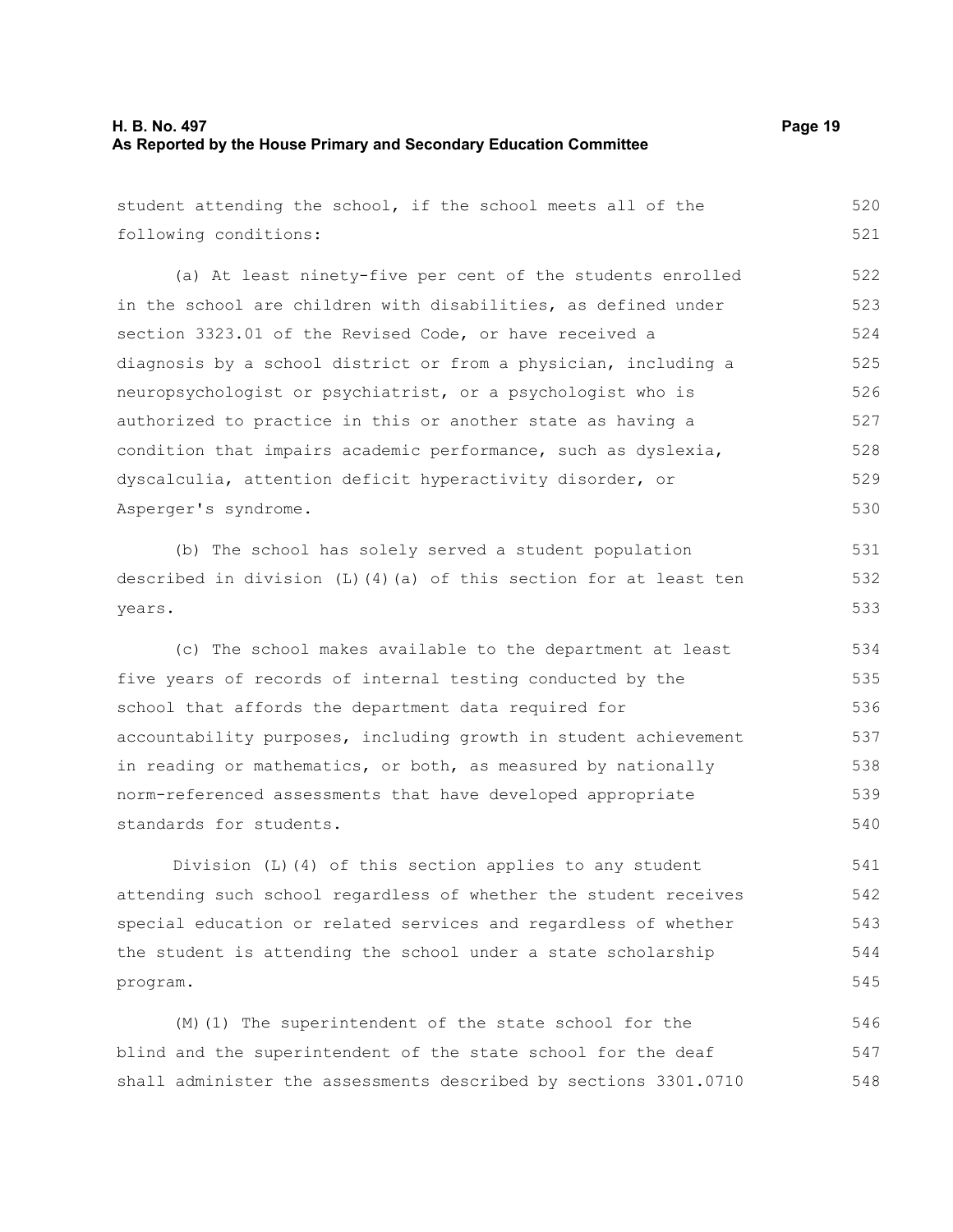#### **H. B. No. 497 Page 20 As Reported by the House Primary and Secondary Education Committee**

and 3301.0712 of the Revised Code. Each superintendent shall administer the assessments in the same manner as district boards are required to do under this section and rules adopted by the department of education and in conformity with division (C)(1) (a) of this section. 549 550 551 552 553

(2) The department of education shall furnish the assessments described by sections 3301.0710 and 3301.0712 of the Revised Code to each superintendent.

(N) Notwithstanding division (E) of this section, a school district may use a student's failure to attain a score in at least the proficient range on the mathematics assessment described by division  $(A)$  (1)(a) of section 3301.0710 of the Revised Code or on an assessment described by division (A)(1) (b), (c), (d), (e), or (f) of section 3301.0710 of the Revised Code as a factor in retaining that student in the current grade level. 557 558 559 560 561 562 563 564

(O)(1) In the manner specified in divisions (O)(3),  $(4)$ , (6), and (7) of this section, the assessments required by division (A)(1) of section 3301.0710 of the Revised Code shall become public records pursuant to section 149.43 of the Revised Code on the thirty-first day of July following the school year that the assessments were administered. 565 566 567 568 569 570

(2) The department may field test proposed questions with samples of students to determine the validity, reliability, or appropriateness of questions for possible inclusion in a future year's assessment. The department also may use anchor questions on assessments to ensure that different versions of the same assessment are of comparable difficulty. 571 572 573 574 575 576

Field test questions and anchor questions shall not be

554 555 556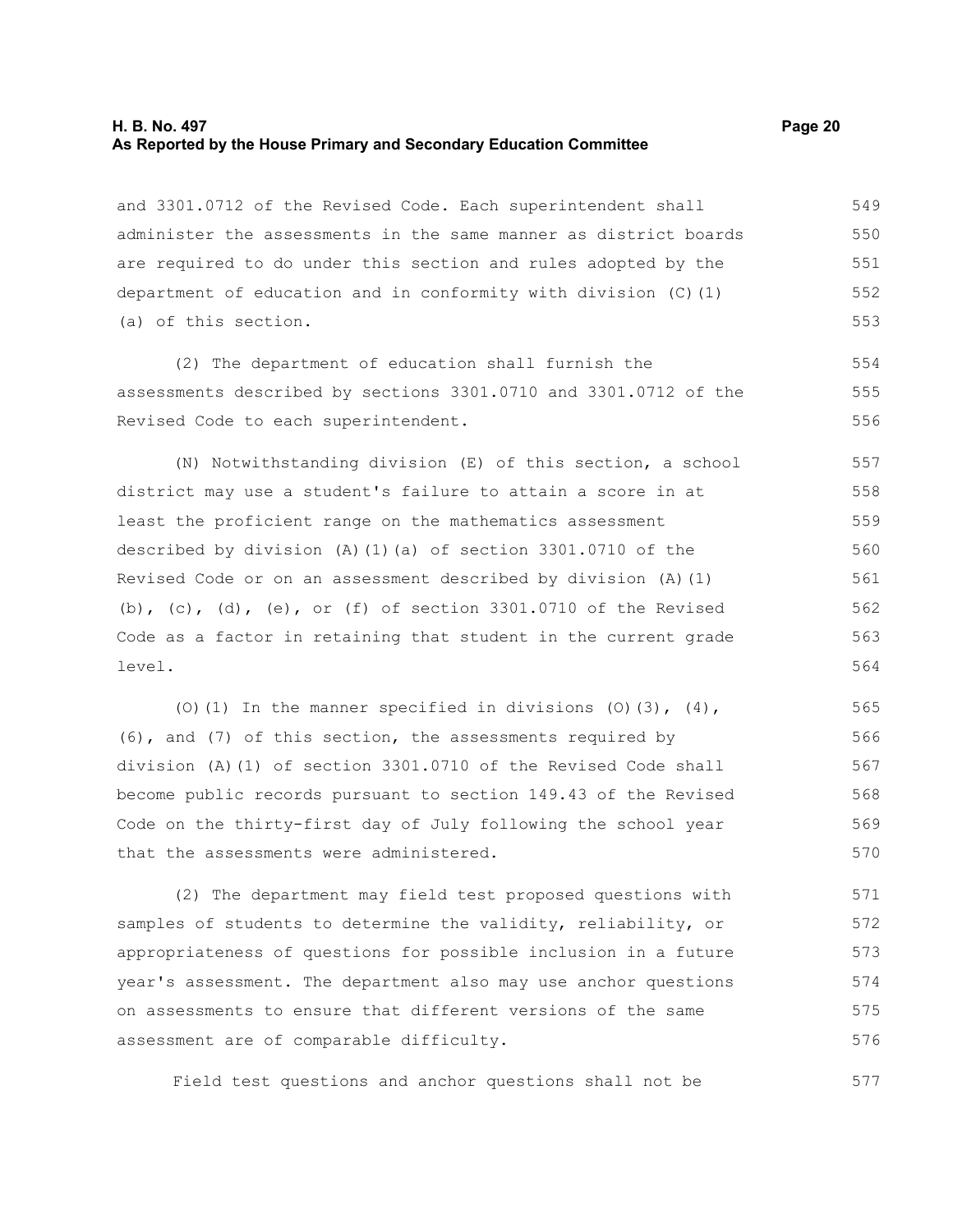#### **H. B. No. 497 Page 21 As Reported by the House Primary and Secondary Education Committee**

considered in computing scores for individual students. Field test questions and anchor questions may be included as part of the administration of any assessment required by division (A)(1) or (B) of section 3301.0710 and division (B) of section 3301.0712 of the Revised Code. 578 579 580 581 582

(3) Any field test question or anchor question administered under division (O)(2) of this section shall not be a public record. Such field test questions and anchor questions shall be redacted from any assessments which are released as a public record pursuant to division (O)(1) of this section. 583 584 585 586 587

(4) This division applies to the assessments prescribed by division (A) of section 3301.0710 of the Revised Code. 588 589

(a) The first administration of each assessment, as specified in former section 3301.0712 of the Revised Code, shall be a public record. 590 591 592

(b) For subsequent administrations of each assessment prior to the 2011-2012 school year, not less than forty per cent of the questions on the assessment that are used to compute a student's score shall be a public record. The department shall determine which questions will be needed for reuse on a future assessment and those questions shall not be public records and shall be redacted from the assessment prior to its release as a public record. However, for each redacted question, the department shall inform each city, local, and exempted village school district of the statewide academic standard adopted by the state board under section 3301.079 of the Revised Code and the corresponding benchmark to which the question relates. The preceding sentence does not apply to field test questions that are redacted under division (O)(3) of this section. 593 594 595 596 597 598 599 600 601 602 603 604 605 606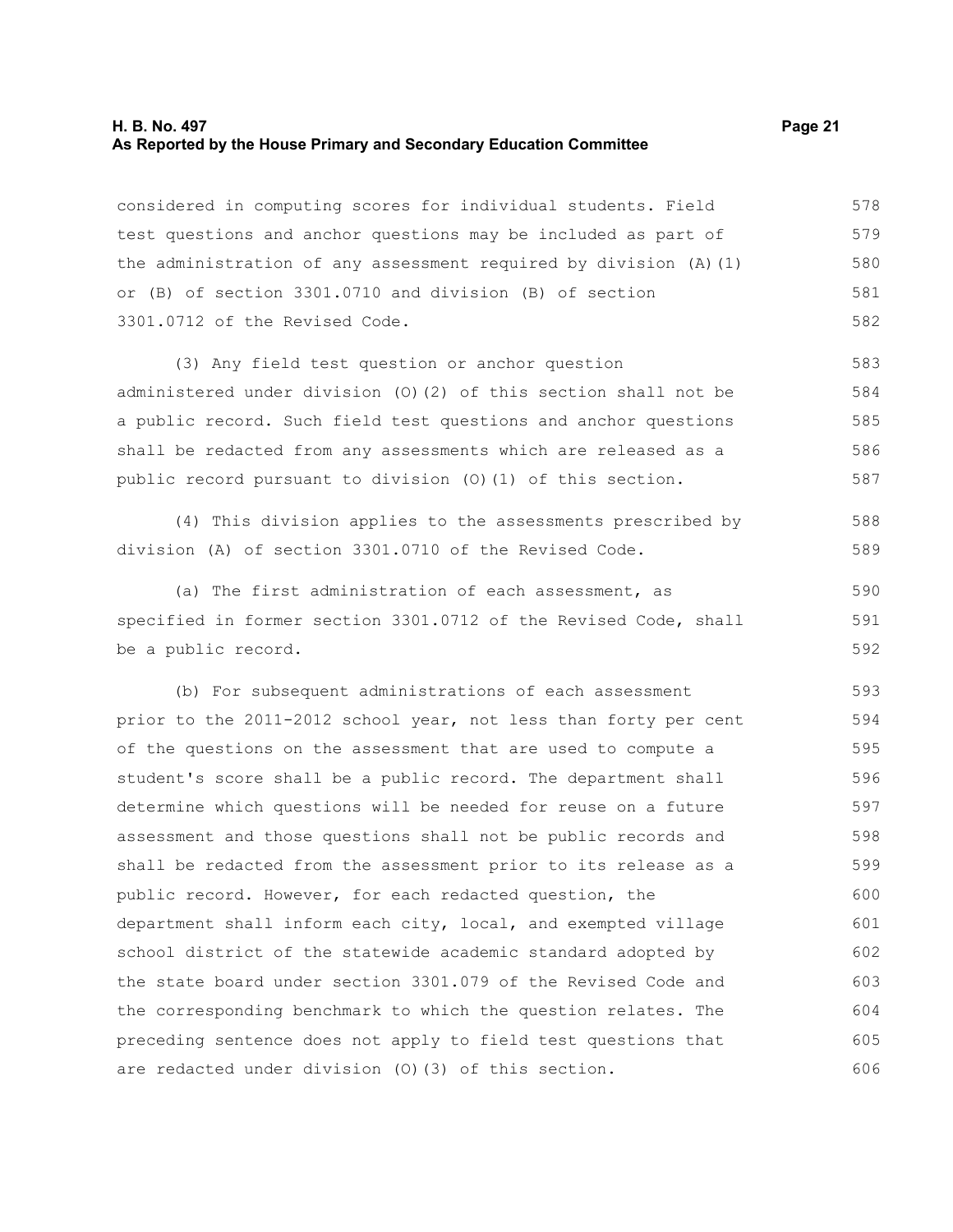(c) The administrations of each assessment in the 2011- 2012, 2012-2013, and 2013-2014 school years shall not be a public record.

(5) Each assessment prescribed by division (B)(1) of section 3301.0710 of the Revised Code shall not be a public record. 610 611 612

(6)(a) Except as provided in division (O)(6)(b) of this section, for the administrations in the 2014-2015, 2015-2016, and 2016-2017 school years, questions on the assessments prescribed under division (A) of section 3301.0710 and division (B)(2) of section 3301.0712 of the Revised Code and the corresponding preferred answers that are used to compute a student's score shall become a public record as follows: 613 614 615 616 617 618 619

(i) Forty per cent of the questions and preferred answers on the assessments on the thirty-first day of July following the administration of the assessment; 620 621 622

(ii) Twenty per cent of the questions and preferred answers on the assessment on the thirty-first day of July one year after the administration of the assessment; 623 624 625

(iii) The remaining forty per cent of the questions and preferred answers on the assessment on the thirty-first day of July two years after the administration of the assessment. 626 627 628

The entire content of an assessment shall become a public record within three years of its administration. 629 630

The department shall make the questions that become a public record under this division readily accessible to the public on the department's web site. Questions on the spring administration of each assessment shall be released on an annual basis, in accordance with this division. 631 632 633 634 635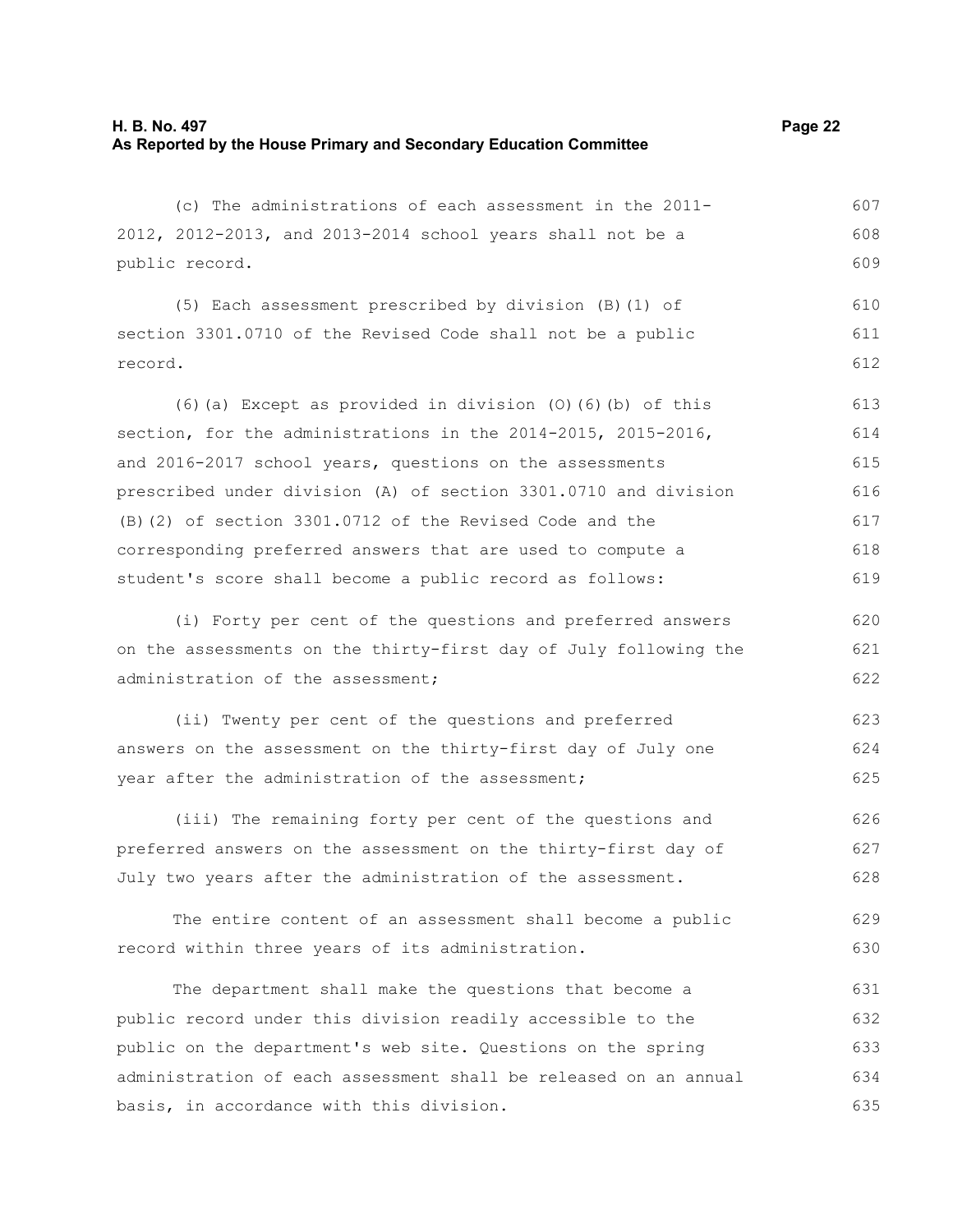## **H. B. No. 497 Page 23 As Reported by the House Primary and Secondary Education Committee**

(b) No questions and corresponding preferred answers shall become a public record under division (O)(6) of this section after July 31, 2017.

(7) Division (O)(7) of this section applies to the assessments prescribed by division (A) of section 3301.0710 and division (B)(2) of section 3301.0712 of the Revised Code. 639 640 641

Beginning with the assessments administered in the spring of the 2017-2018 school year, not less than forty per cent of the questions on each assessment that are used to compute a student's score shall be a public record. The department shall determine which questions will be needed for reuse on a future assessment and those questions shall not be public records and shall be redacted from the assessment prior to its release as a public record. However, for each redacted question, the department shall inform each city, local, and exempted village school district of the corresponding statewide academic standard adopted by the state board under section 3301.079 of the Revised Code and the corresponding benchmark to which the question relates. The department is not required to provide corresponding standards and benchmarks to field test questions that are redacted under division (O)(3) of this section. 642 643 644 645 646 647 648 649 650 651 652 653 654 655 656

(P) As used in this section:

(1) "Three-year average" means the average of the most recent consecutive three school years of data. 658 659

(2) "Dropout" means a student who withdraws from school before completing course requirements for graduation and who is not enrolled in an education program approved by the state board of education or an education program outside the state. "Dropout" does not include a student who has departed the 660 661 662 663 664

636 637 638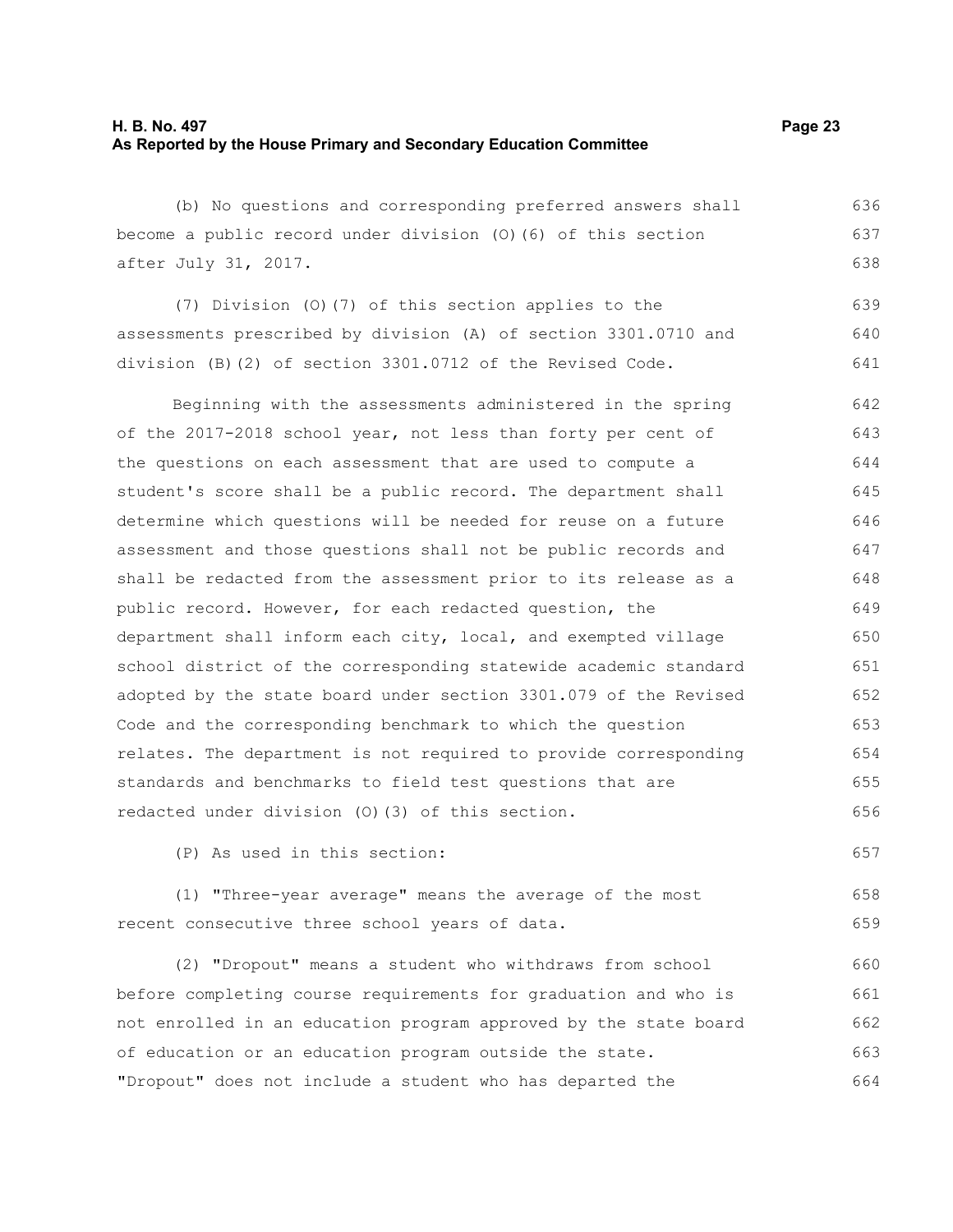## **H. B. No. 497 Page 24 As Reported by the House Primary and Secondary Education Committee**

#### country.

(3) "Graduation rate" means the ratio of students receiving a diploma to the number of students who entered ninth grade four years earlier. Students who transfer into the district are added to the calculation. Students who transfer out of the district for reasons other than dropout are subtracted from the calculation. If a student who was a dropout in any previous year returns to the same school district, that student shall be entered into the calculation as if the student had entered ninth grade four years before the graduation year of the graduating class that the student joins. 666 667 668 669 670 671 672 673 674 675

(4) "State scholarship programs" means the educational choice scholarship pilot program established under sections 3310.01 to 3310.17 of the Revised Code, the autism scholarship program established under section 3310.41 of the Revised Code, the Jon Peterson special needs scholarship program established under sections 3310.51 to 3310.64 of the Revised Code, and the pilot project scholarship program established under sections 3313.974 to 3313.979 of the Revised Code. 676 677 678 679 680 681 682 683

(5) "Other public school" means a community school established under Chapter 3314., a STEM school established under Chapter 3326., or a college-preparatory boarding school established under Chapter 3328. of the Revised Code. 684 685 686 687

**Sec. 3301.163.** (A) Beginning July 1, 2015Until the 2020- 2021 school year, any third-grade student who attends a chartered nonpublic school with a scholarship awarded under either the educational choice scholarship pilot program, prescribed in sections 3310.01 to 3310.17, or the pilot project scholarship program prescribed in sections 3313.974 to 3313.979 of the Revised Code, shall be subject to the third-grade reading 688 689 690 691 692 693 694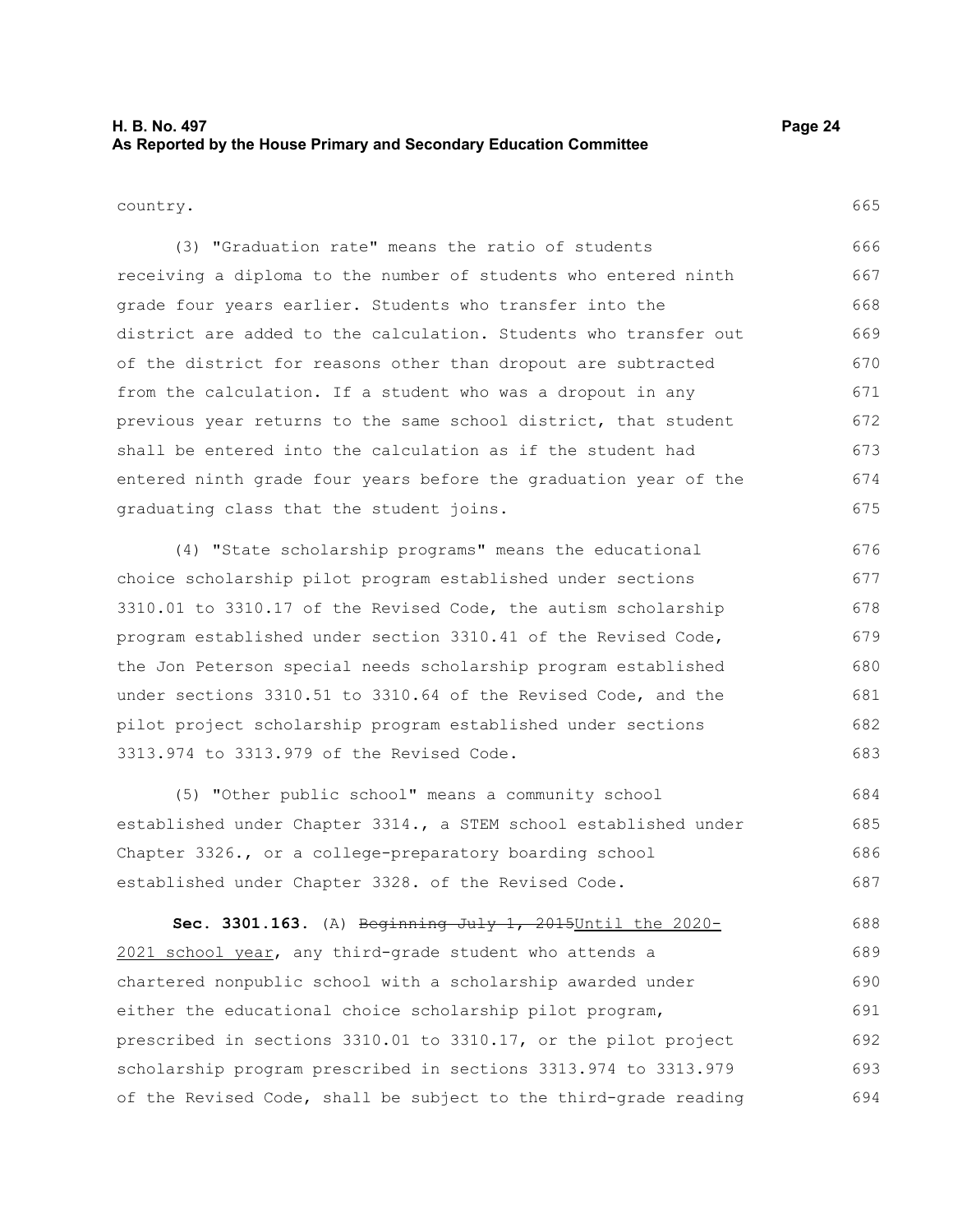#### **H. B. No. 497 Page 25 As Reported by the House Primary and Secondary Education Committee**

guarantee retention provisions under division (A)(2) of section 3313.608 of the Revised Code, including the exemptions prescribed by that division. For purposes of determining if a child with a disability is exempt from retention under this section, an individual services plan created for the child that has been reviewed by either the student's school district of residence or the school district in which the chartered nonpublic school is located and that specifies that the student is not subject to retention shall be considered in the same manner as an individualized education program or plan under section 504 of the "Rehabilitation Act of 1973," 87 Stat. 355, 29 U.S.C. 794, as amended, as prescribed by division (A)(2) of section 3313.608 of the Revised Code. 695 696 697 698 699 700 701 702 703 704 705 706 707

As used in this section, "child with a disability" and "school district of residence" have the same meanings as in section 3323.01 of the Revised Code. 708 709 710

(B)(1) Each chartered nonpublic school that enrolls students in any of grades kindergarten through three and that accepts students under the educational choice scholarship pilot program or the pilot project scholarship program shall adopt policies and procedures for the annual assessment of the reading skills of those students. Each school may use the diagnostic assessment to measure reading ability for the appropriate grade level prescribed in division (D) of section 3301.079 of the Revised Code. If the school uses such assessments, the department of education shall furnish them to the chartered nonpublic school. 711 712 713 714 715 716 717 718 719 720 721

(2) For each student identified as having reading skills below grade level, the school shall do both of the following: 722 723

(a) Provide to the student's parent or guardian, in 724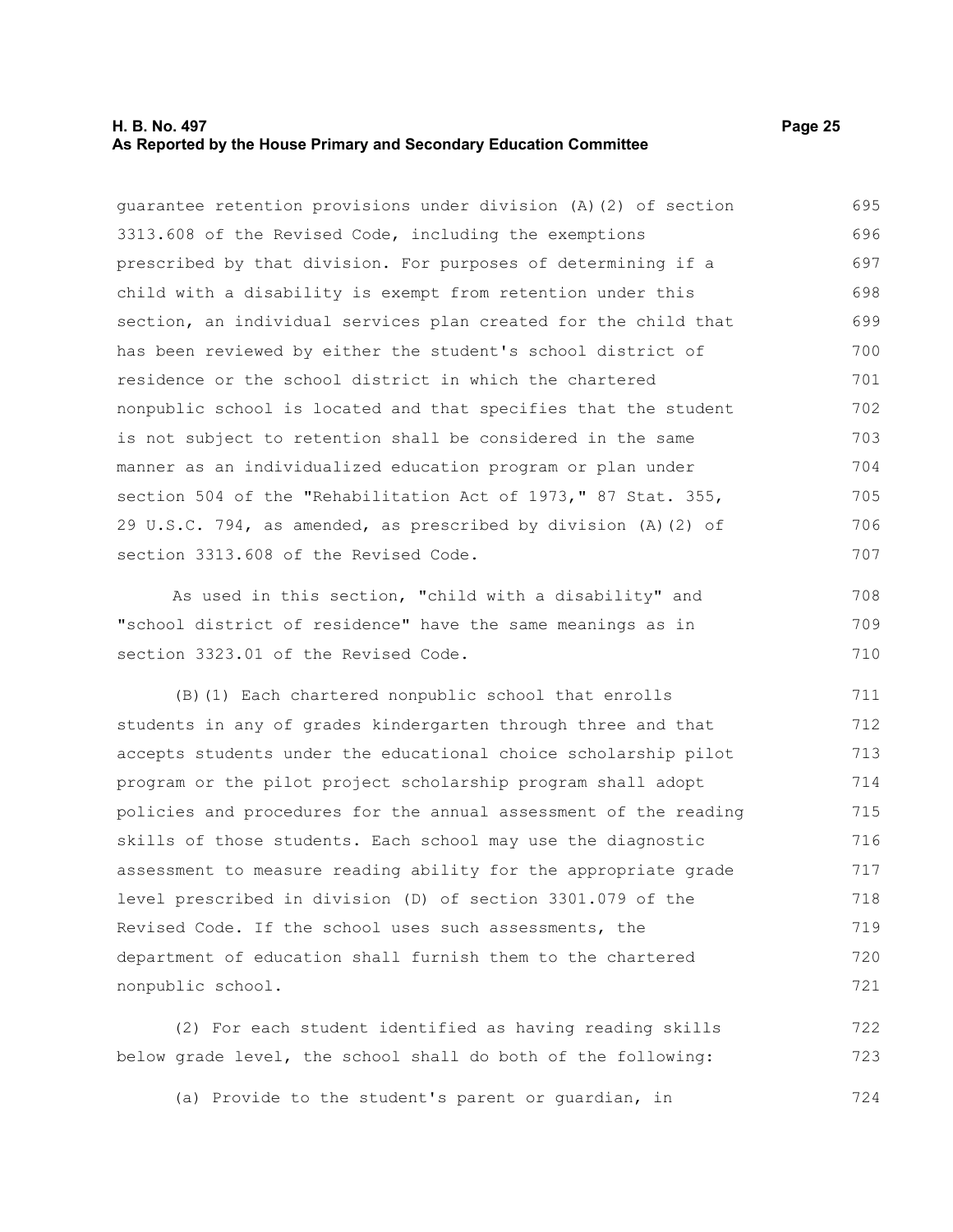725

736 737 738

|  |  | writing, all of the following: |
|--|--|--------------------------------|
|  |  |                                |

(i) Notification that the student has been identified as having a substantial deficiency in reading; 726 727

(ii) Notification-Through the 2020-2021 school year, notification that if the student attains a score in the range designated under division (A)(3) of section 3301.0710 of the Revised Code on the assessment prescribed under that section to measure skill in English language arts expected at the end of third grade, the student shall be retained unless the student is exempt under division (A)(1) of section 3313.608 of the Revised Code. 728 729 730 731 732 733 734 735

(b) Provide intensive reading instruction services, as determined appropriate by the school, to each student identified under this section.

(C) Each chartered nonpublic school subject to this section annually shall report to the department the number of students identified as reading at grade level and the number of students identified as reading below grade level. 739 740 741 742

**Sec. 3313.608.** (A)(1) Beginning with students who enter third grade in the school year that starts July 1, 2009, and until June 30, 2013, unless the student is excused under division (C) of section 3301.0711 of the Revised Code from taking the assessment described in this section, for any student who does not attain at least the equivalent level of achievement designated under division (A)(3) of section 3301.0710 of the Revised Code on the assessment prescribed under that section to measure skill in English language arts expected at the end of third grade, each school district, in accordance with the policy adopted under section 3313.609 of the Revised Code, shall do one 743 744 745 746 747 748 749 750 751 752 753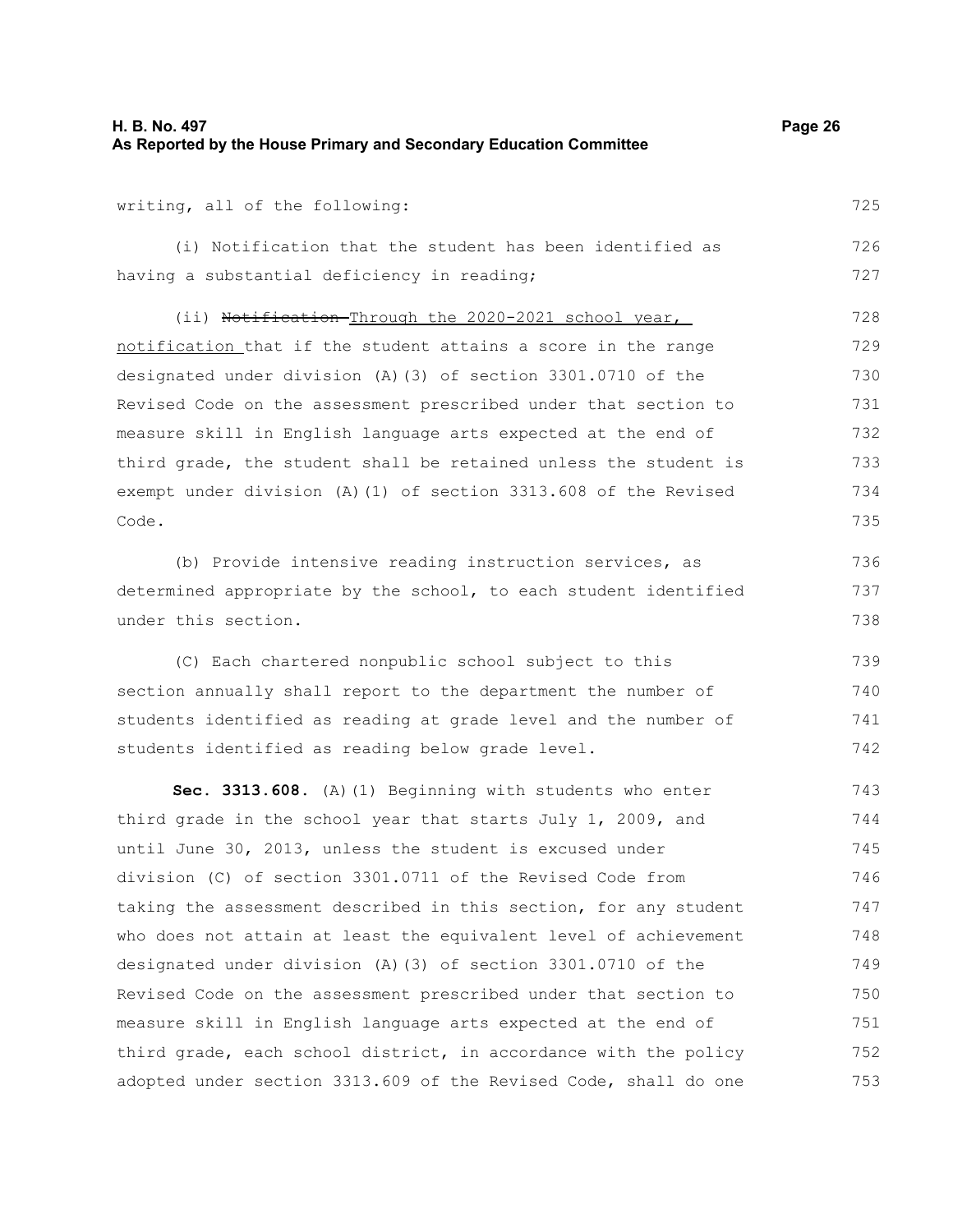## **H. B. No. 497 Page 27 As Reported by the House Primary and Secondary Education Committee**

of the following:

754

761

(a) Promote the student to fourth grade if the student's principal and reading teacher agree that other evaluations of the student's skill in reading demonstrate that the student is academically prepared to be promoted to fourth grade; 755 756 757 758

(b) Promote the student to fourth grade but provide the student with intensive intervention services in fourth grade; 759 760

(c) Retain the student in third grade.

(2) Beginning with students who enter third grade in the 2013-2014 school year and until June 30, 2021, unless the student is excused under division (C) of section 3301.0711 of the Revised Code from taking the assessment described in this section, no school district shall promote to fourth grade any student who does not attain at least the equivalent level of achievement designated under division (A)(3) of section 3301.0710 of the Revised Code on the assessment prescribed under that section to measure skill in English language arts expected at the end of third grade, unless one of the following applies: 762 763 764 765 766 767 768 769 770 771

(a) The student is an English learner who has been enrolled in United States schools for less than three full school years and has had less than three years of instruction in an English as a second language program. 772 773 774 775

(b) The student is a child with a disability entitled to special education and related services under Chapter 3323. of the Revised Code and the student's individualized education program exempts the student from retention under this division. 776 777 778 779

(c) The student demonstrates an acceptable level of performance on an alternative standardized reading assessment as determined by the department of education. 780 781 782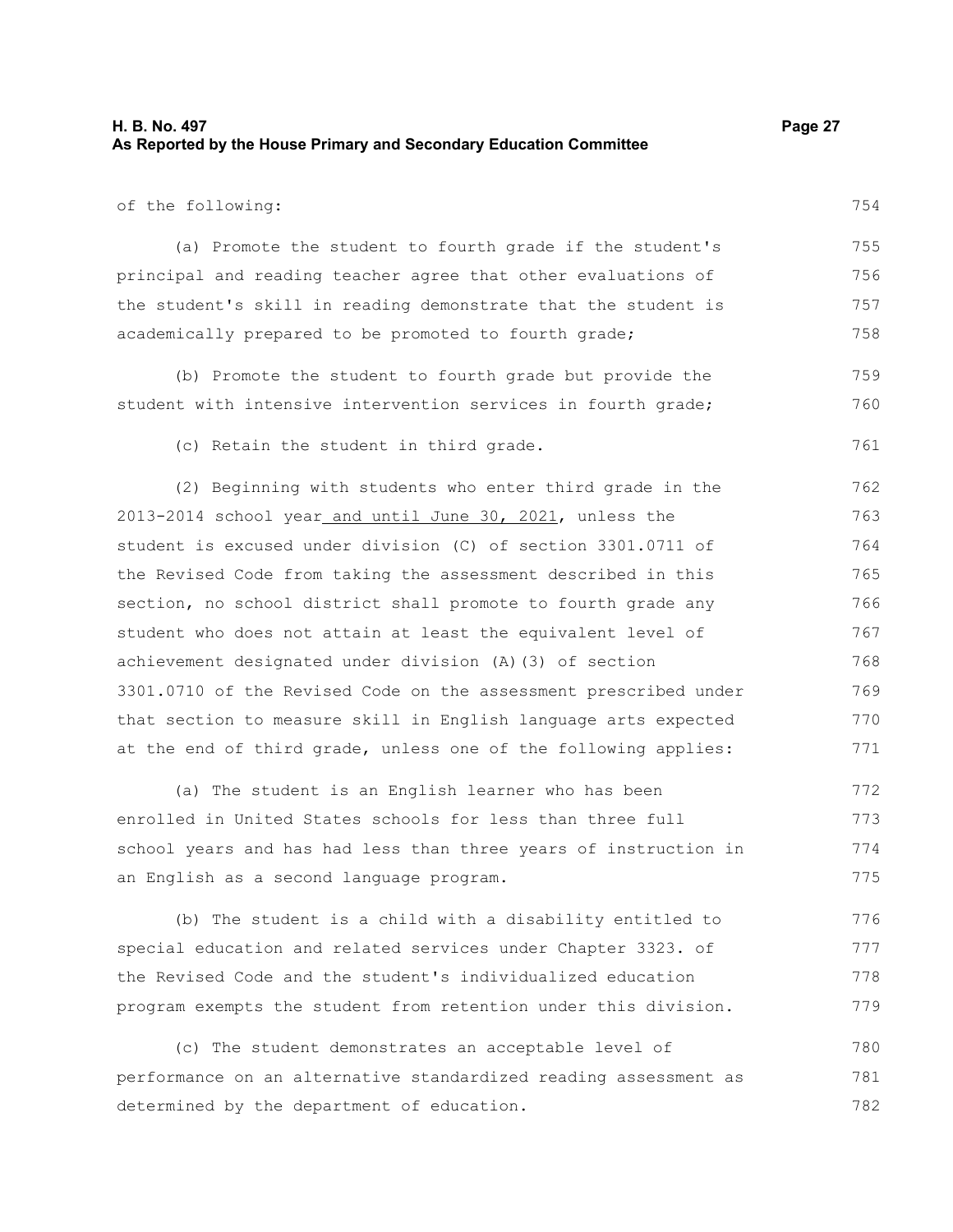783

796

(d) All of the following apply:

(i) The student is a child with a disability entitled to special education and related services under Chapter 3323. of the Revised Code. 784 785 786

(ii) The student has taken the third grade English language arts achievement assessment prescribed under section 3301.0710 of the Revised Code. 787 788 789

(iii) The student's individualized education program or plan under section 504 of the "Rehabilitation Act of 1973," 87 Stat. 355, 29 U.S.C. 794, as amended, shows that the student has received intensive remediation in reading for two school years but still demonstrates a deficiency in reading. 790 791 792 793 794

(iv) The student previously was retained in any of grades kindergarten to three. 795

(e)(i) The student received intensive remediation for reading for two school years but still demonstrates a deficiency in reading and was previously retained in any of grades kindergarten to three.

(ii) A student who is promoted under division (A)(2)(e)(i) of this section shall continue to receive intensive reading instruction in grade four. The instruction shall include an altered instructional day that includes specialized diagnostic information and specific research-based reading strategies for the student that have been successful in improving reading among low-performing readers. 801 802 803 804 805 806 807

(3) Beginning with students who enter the third grade in the 2021-2022 school year, no school district shall retain a student under this section based upon the student's score on the assessment prescribed by section 3301.0710 of the Revised Code 808 809 810 811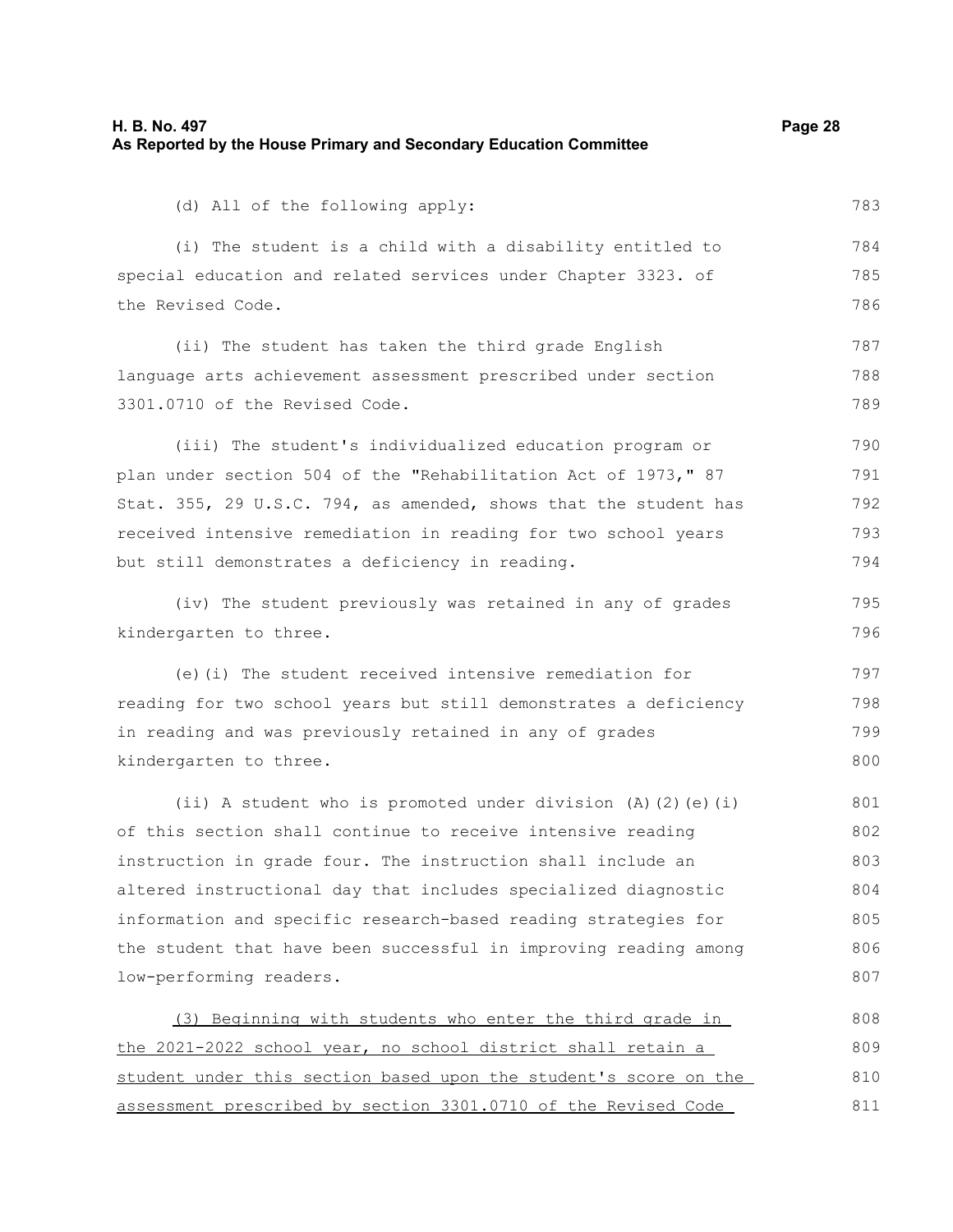## **H. B. No. 497 Page 29 As Reported by the House Primary and Secondary Education Committee**

| to measure skill in English language arts expected at the end of | 812 |
|------------------------------------------------------------------|-----|
| third grade. Districts shall continue to offer intervention and  | 813 |
| remediation services in the manner prescribed under this section | 814 |
| for students found to be reading below grade level.              | 815 |
| (B) (1) Beginning in the 2012-2013 school year, to assist        | 816 |
| students in meeting the third grade guarantee established by     | 817 |
| this section, each school district board of education shall      | 818 |
| adopt policies and procedures with which it annually shall       | 819 |
| assess the reading skills of each student, except those students | 820 |
| with significant cognitive disabilities or other disabilities as | 821 |
| authorized by the department on a case-by-case basis, enrolled   | 822 |
| in kindergarten to third grade and shall identify students who   | 823 |
| are reading below their grade level. The reading skills          | 824 |
| assessment shall be completed by the thirtieth day of September  | 825 |
| for students in grades one to three, and by the first day of     | 826 |
| November for students in kindergarten. Each district shall use   | 827 |
| the diagnostic assessment to measure reading ability for the     | 828 |
| appropriate grade level adopted under section 3301.079 of the    | 829 |
| Revised Code, or a comparable tool approved by the department of | 830 |
| education, to identify such students. The policies and           | 831 |
| procedures shall require the students' classroom teachers to be  | 832 |
| involved in the assessment and the identification of students    | 833 |
| reading below grade level. The assessment may be administered    | 834 |
| electronically using live, two-way video and audio connections   | 835 |
| whereby the teacher administering the assessment may be in a     | 836 |
| separate location from the student.                              | 837 |
| (2) For each student identified by the diagnostic                | 838 |

assessment prescribed under this section as having reading skills below grade level, the district shall do both of the following: 839 840 841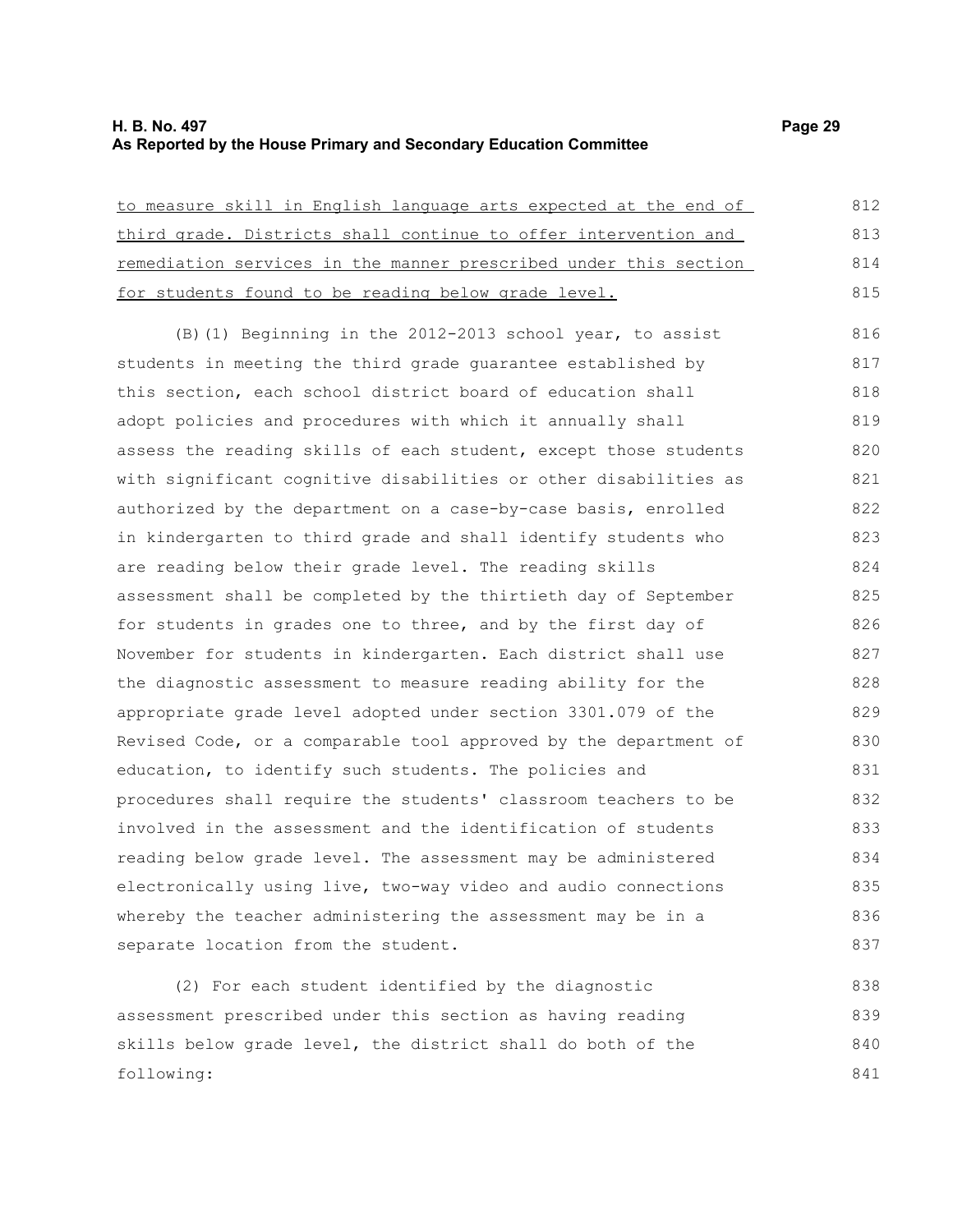(a) Provide to the student's parent or guardian, in writing, all of the following: (i) Notification that the student has been identified as having a substantial deficiency in reading; (ii) A description of the current services that are provided to the student; (iii) A description of the proposed supplemental instructional services and supports that will be provided to the student that are designed to remediate the identified areas of reading deficiency<del>;</del> (iv) Notification that if the student attains a score in the range designated under division (A)(3) of section 3301.0710 of the Revised Code on the assessment prescribed under that section to measure skill in English language arts expected at the end of third grade, the student shall be retained unless the student is exempt under division (A) of this section. The notification shall specify that the assessment under section 3301.0710 of the Revised Code is not the sole determinant of promotion and that additional evaluations and assessments are available to the student to assist parents and the district in knowing when a student is reading at or above grade level and ready for promotion. (b) Provide intensive reading instruction services and regular diagnostic assessments to the student immediately following identification of a reading deficiency until the development of the reading improvement and monitoring plan 842 843 844 845 846 847 848 849 850 851 852 853 854 855 856 857 858 859 860 861 862 863 864 865 866 867

required by division (C) of this section. These intervention services shall include research-based reading strategies that have been shown to be successful in improving reading among low-868 869 870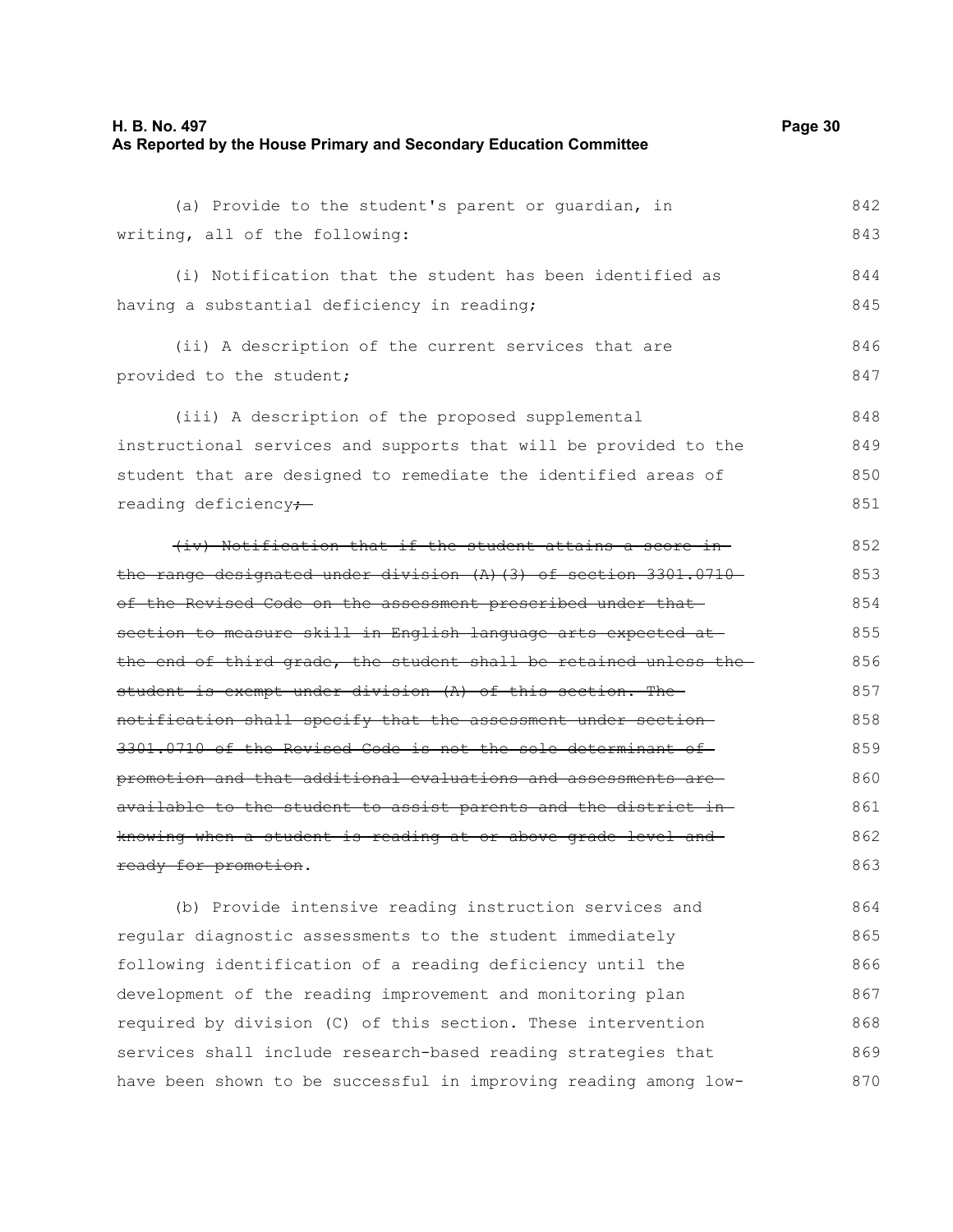| performing readers and instruction targeted at the student's   | 871 |
|----------------------------------------------------------------|-----|
| identified reading deficiencies.                               | 872 |
| (3) For Prior to the 2021-2022 school year, for each           | 873 |
| student retained under division (A) of this section, the       | 874 |
| district shall do all of the following:                        | 875 |
| (a) Provide intense remediation services until the student     | 876 |
| is able to read at grade level. The remediation services shall | 877 |
| include intensive interventions in reading that address the    | 878 |
| areas of deficiencies identified under this section including, | 879 |
| but not limited to, not less than ninety minutes of reading    | 880 |
| instruction per day, and may include any of the following:     | 881 |
| (i) Small group instruction;                                   | 882 |
| (ii) Reduced teacher-student ratios;                           | 883 |
| (iii) More frequent progress monitoring;                       | 884 |
| (iv) Tutoring or mentoring;                                    | 885 |
| (v) Transition classes containing third and fourth grade       | 886 |
| students;                                                      | 887 |
| (vi) Extended school day, week, or year;                       | 888 |
| (vii) Summer reading camps.                                    | 889 |
| (b) Establish a policy for the mid-year promotion of a         | 890 |
| student retained under division (A) of this section who        | 891 |
| demonstrates that the student is reading at or above grade     | 892 |
| level;                                                         | 893 |
| (c) Provide each student with a teacher who satisfies one      | 894 |
| or more of the criteria set forth in division (H) of this      | 895 |
| section.                                                       | 896 |
| The district shall offer the option for students to            | 897 |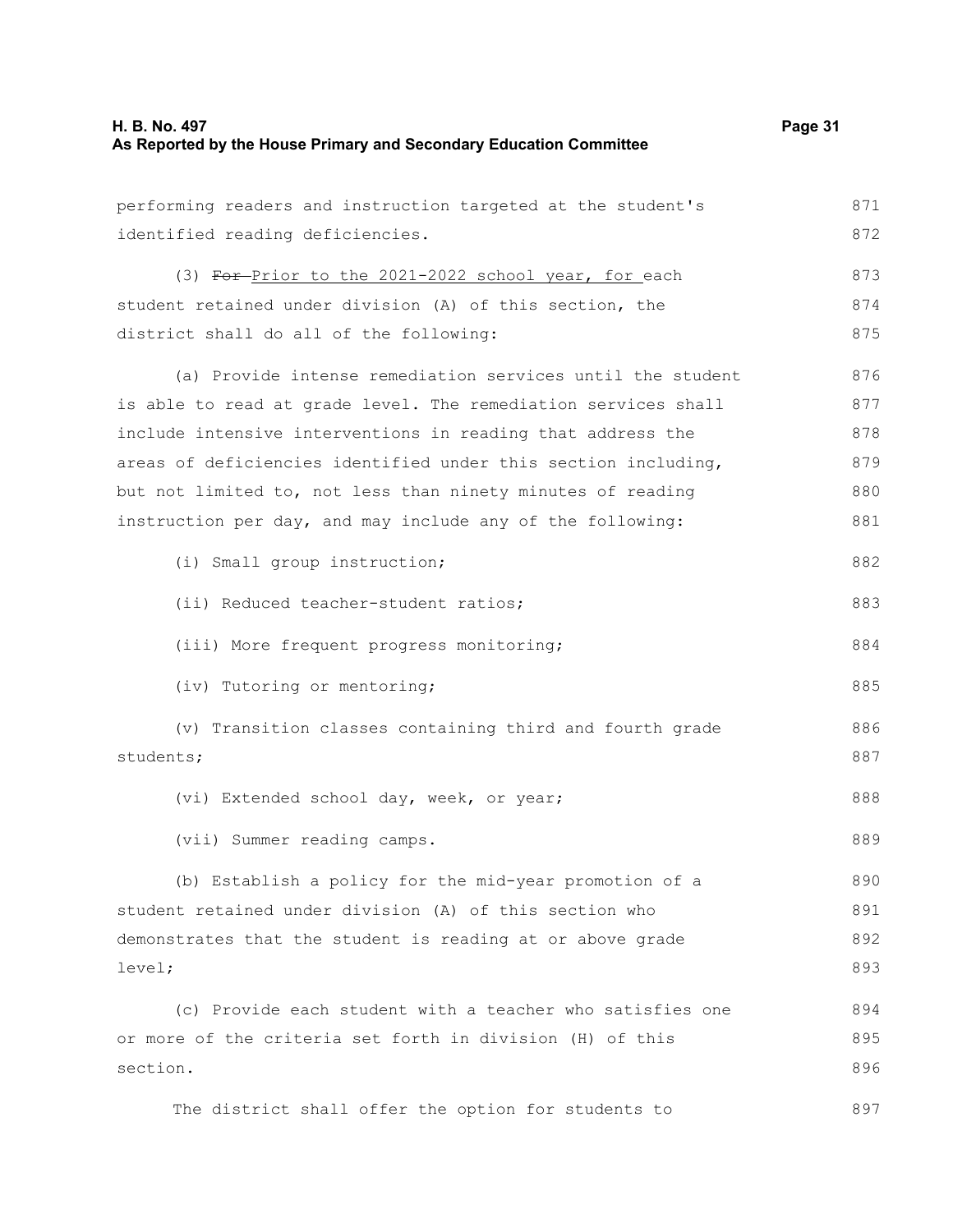#### **H. B. No. 497 Page 32 As Reported by the House Primary and Secondary Education Committee**

receive applicable services from one or more providers other than the district. Providers shall be screened and approved by the district or the department of education. If the student participates in the remediation services and demonstrates reading proficiency in accordance with standards adopted by the department prior to the start of fourth grade, the district shall promote the student to that grade. 898 899 900 901 902 903 904

(4) For each student retained under division (A) of this section who has demonstrated proficiency in a specific academic ability field, each district shall provide instruction commensurate with student achievement levels in that specific academic ability field. 905 906 907 908 909

As used in this division, "specific academic ability field" has the same meaning as in section 3324.01 of the Revised Code.

(C) For each student required to be provided intervention services under this section, the district shall develop a reading improvement and monitoring plan within sixty days after receiving the student's results on the diagnostic assessment or comparable tool administered under division (B)(1) of this section. The district shall involve the student's parent or guardian and classroom teacher in developing the plan. The plan shall include all of the following: 913 914 915 916 917 918 919 920

(1) Identification of the student's specific reading deficiencies; 921 922

(2) A description of the additional instructional services and support that will be provided to the student to remediate the identified reading deficiencies; 923 924 925

(3) Opportunities for the student's parent or guardian to 926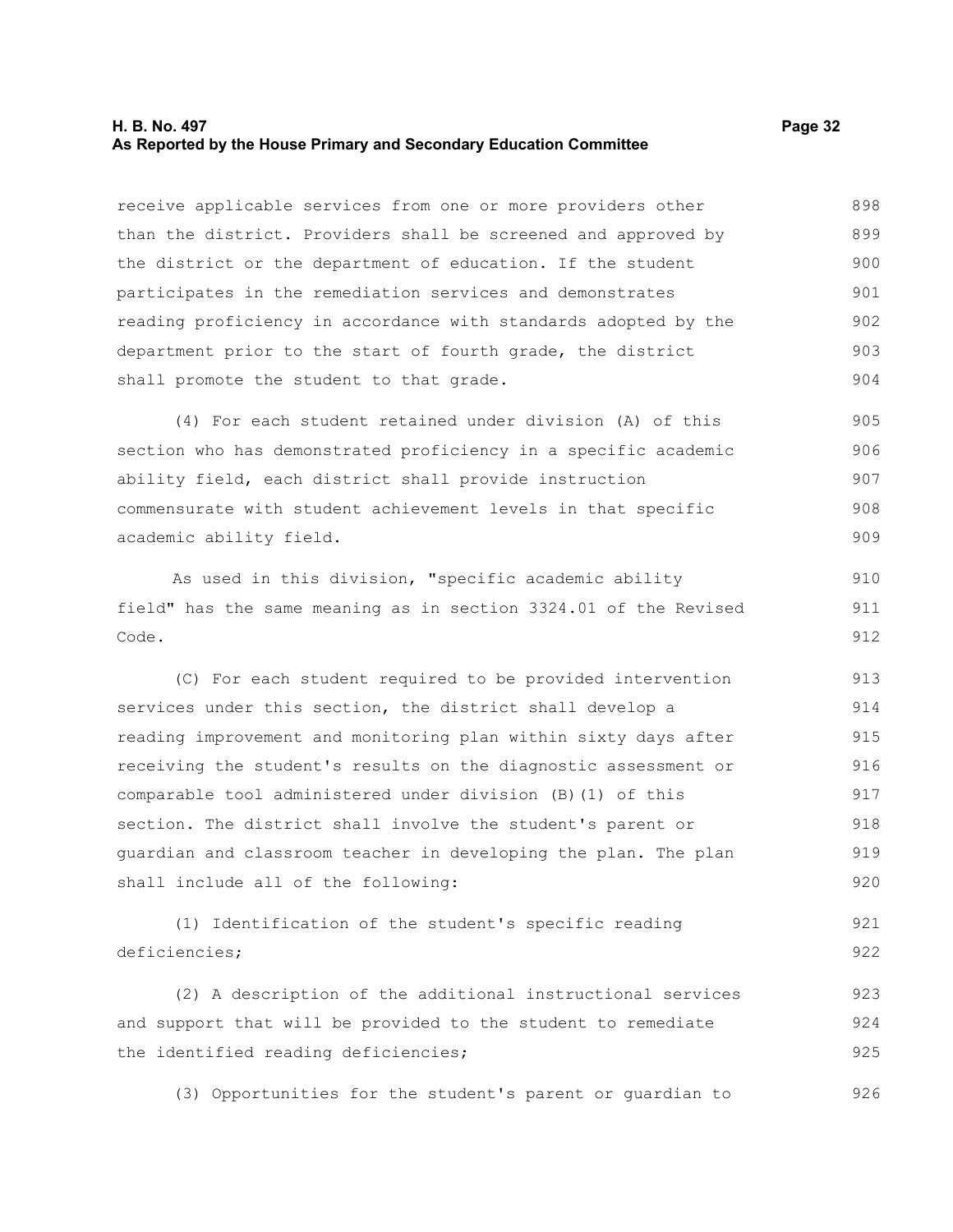| be involved in the instructional services and support described    | 927 |
|--------------------------------------------------------------------|-----|
| in division (C)(2) of this section;                                | 928 |
| (4) A process for monitoring the extent to which the               | 929 |
| student receives the instructional services and support            | 930 |
| described in division (C)(2) of this section;                      | 931 |
| (5) A reading curriculum during regular school hours that          | 932 |
| does all of the following:                                         | 933 |
| (a) Assists students to read at grade level;                       | 934 |
| (b) Provides scientifically based and reliable assessment;         | 935 |
| (c) Provides initial and ongoing analysis of each                  | 936 |
| student's reading progress.                                        | 937 |
| (6) A statement that if the student does not attain at             | 938 |
| least the equivalent level of achievement designated under-        | 939 |
| $division (A) (3)$ of section 3301.0710 of the Revised Code on the | 940 |
| assessment prescribed under that section to measure skill in-      | 941 |
| English language arts expected by the end of third grade, the      | 942 |
| student may be retained in third grade.                            | 943 |
| Each student with a reading improvement and monitoring             | 944 |
| plan under this division who enters third grade after July 1,      | 945 |
| 2013, shall be assigned to a teacher who satisfies one or more     | 946 |
| of the criteria set forth in division (H) of this section.         | 947 |
| The district shall report any information requested by the         | 948 |
| department about the reading improvement monitoring plans          | 949 |
| developed under this division in the manner required by the        | 950 |
| department.                                                        | 951 |
| (D) Each school district shall report annually to the              | 952 |
| department on its implementation and compliance with this          | 953 |
| section using guidelines prescribed by the superintendent of       | 954 |
|                                                                    |     |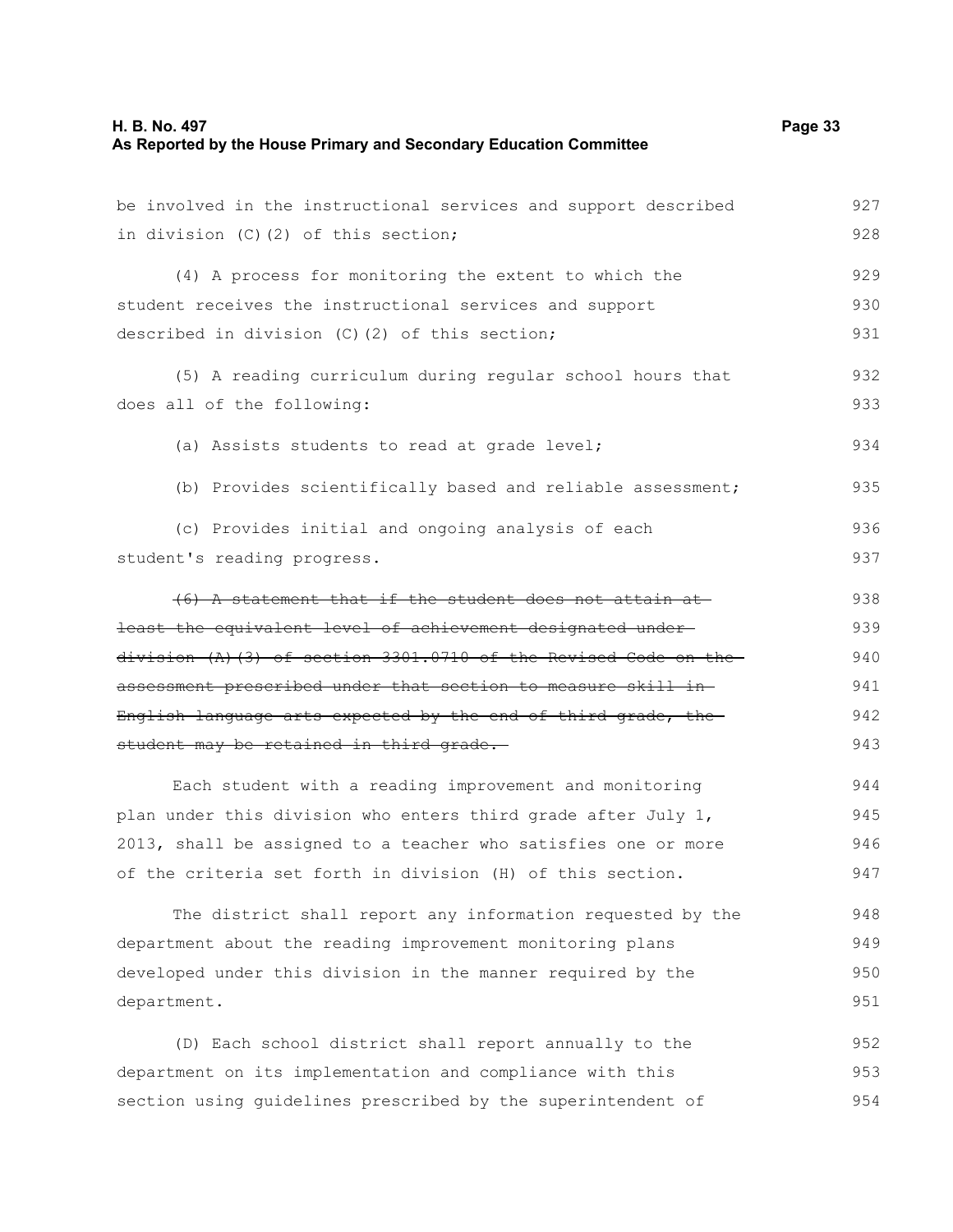#### **H. B. No. 497 Page 34 As Reported by the House Primary and Secondary Education Committee**

public instruction. The superintendent of public instruction annually shall report to the governor and general assembly the number and percentage of students in grades kindergarten through four reading below grade level based on the diagnostic assessments administered under division (B) of this section and the achievement assessments administered under divisions (A)(1) (a) and (b) of section 3301.0710 of the Revised Code in English language arts, aggregated by school district and building; the types of intervention services provided to students; and, if available, an evaluation of the efficacy of the intervention services provided. 955 956 957 958 959 960 961 962 963 964 965

(E) Any summer remediation services funded in whole or in part by the state and offered by school districts to students under this section shall meet the following conditions: 966 967 968

(1) The remediation methods are based on reliable educational research. 969 970

(2) The school districts conduct assessment before and after students participate in the program to facilitate monitoring results of the remediation services. 971 972 973

(3) The parents of participating students are involved in programming decisions. 974 975

(F) Any intervention or remediation services required by this section shall include intensive, explicit, and systematic instruction. 976 977 978

(G) This section does not create a new cause of action or a substantive legal right for any person.

(H)(1) Except as provided under divisions  $(H)(2)$ ,  $(3)$ , and (4) of this section, each student described in division (B)(3) or (C) of this section who enters third grade for the first time 981 982 983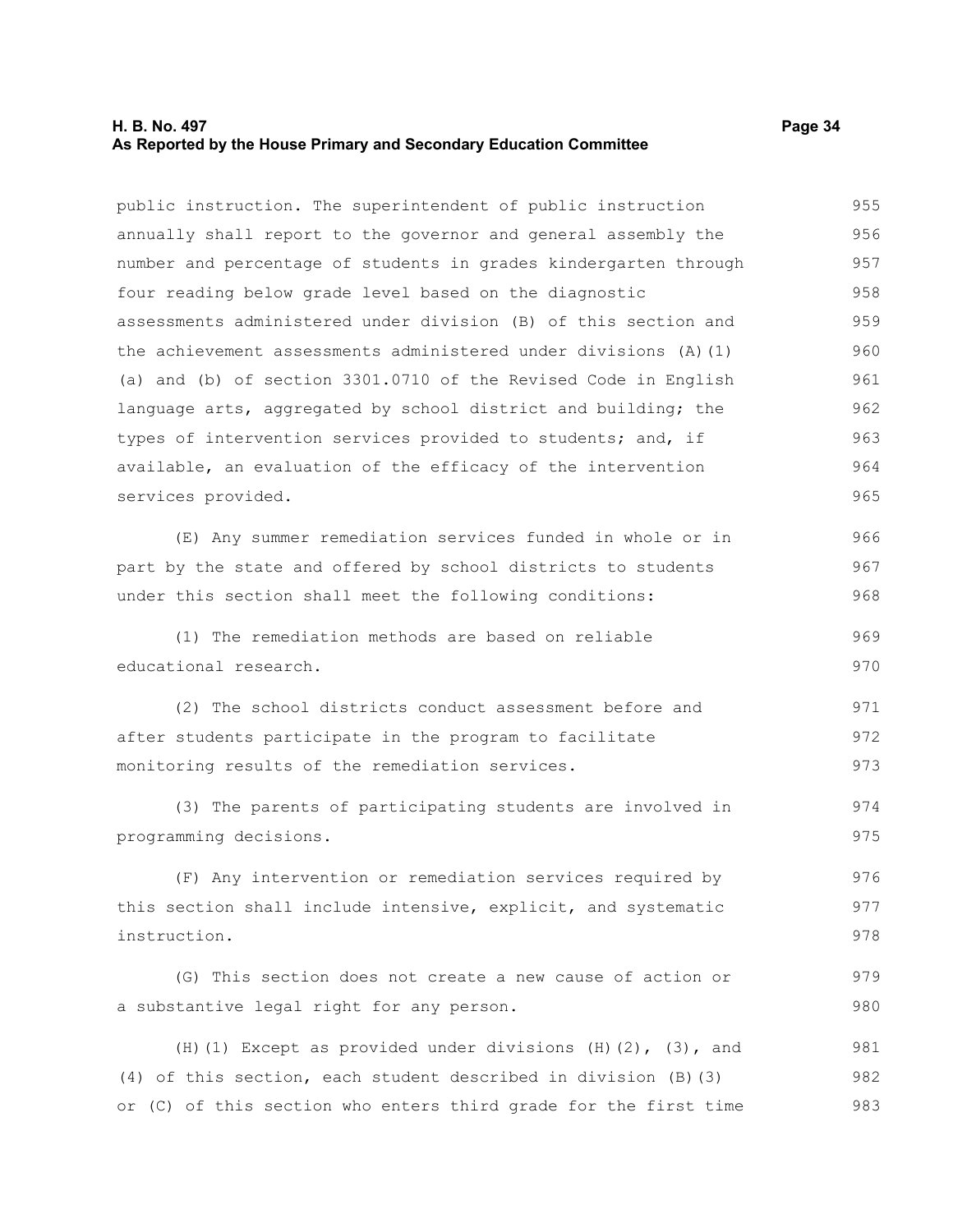on or after July 1, 2013, shall be assigned a teacher who has at least one year of teaching experience and who satisfies one or more of the following criteria: 984 985 986

(a) The teacher holds a reading endorsement on the teacher's license and has attained a passing score on the corresponding assessment for that endorsement, as applicable. 987 988 989

(b) The teacher has completed a master's degree program with a major in reading. 990 991

(c) The teacher was rated "most effective" for reading instruction consecutively for the most recent two years based on assessments of student growth measures developed by a vendor and that is on the list of student assessments approved by the state board under division (B)(2) of section 3319.112 of the Revised Code. 992 993 994 995 996 997

(d) The teacher was rated "above expected value added," in reading instruction, as determined by criteria established by the department, for the most recent, consecutive two years.

(e) The teacher has earned a passing score on a rigorous test of principles of scientifically research-based reading instruction as approved by the state board. 1001 1002 1003

(f) The teacher holds an educator license for teaching grades pre-kindergarten through three or four through nine issued on or after July 1, 2017. 1004 1005 1006

(2) Notwithstanding division (H)(1) of this section, a student described in division (B)(3) or (C) of this section who enters third grade for the first time on or after July 1, 2013, may be assigned to a teacher with less than one year of teaching experience provided that the teacher meets one or more of the criteria described in divisions (H)(1)(a) to (f) of this section 1007 1008 1009 1010 1011 1012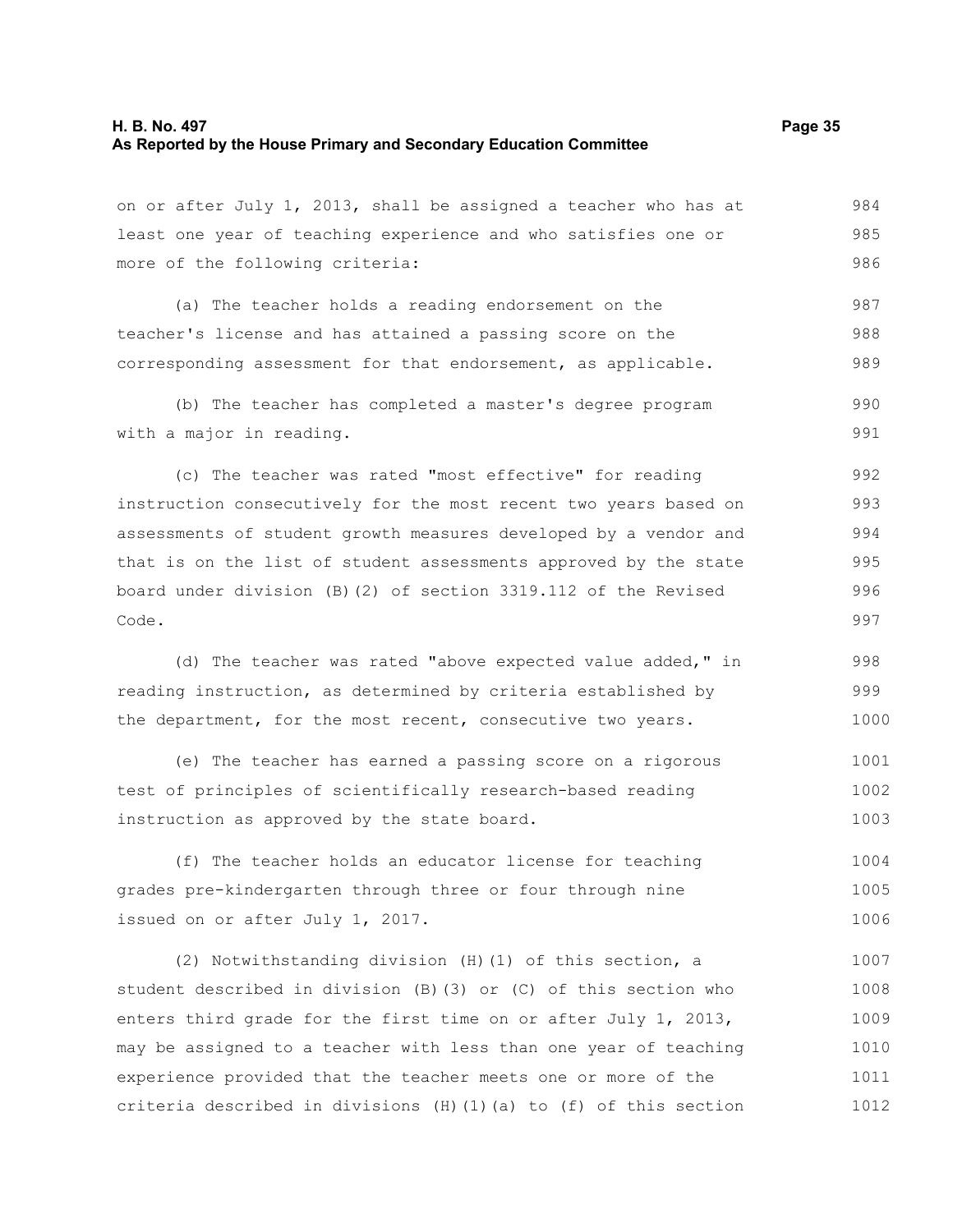#### **H. B. No. 497 Page 36 As Reported by the House Primary and Secondary Education Committee**

and that teacher is assigned a teacher mentor who meets the qualifications of division (H)(1) of this section. 1013 1014

(3) Notwithstanding division (H)(1) of this section, a student described in division (B)(3) or (C) of this section who enters third grade for the first time on or after July 1, 2013, but prior to July 1, 2016, may be assigned to a teacher who holds an alternative credential approved by the department or who has successfully completed training that is based on principles of scientifically research-based reading instruction that has been approved by the department. Beginning on July 1, 2014, the alternative credentials and training described in division (H)(3) of this section shall be aligned with the reading competencies adopted by the state board of education under section 3301.077 of the Revised Code. 1015 1016 1017 1018 1019 1020 1021 1022 1023 1024 1025 1026

(4) Notwithstanding division (H)(1) of this section, a student described in division (B)(3) or (C) of this section who enters third grade for the first time on or after July 1, 2013, may receive reading intervention or remediation services under this section from an individual employed as a speech-language pathologist who holds a license issued by the state speech and hearing professionals board under Chapter 4753. of the Revised Code and a professional pupil services license as a school speech-language pathologist issued by the state board of education. 1027 1028 1029 1030 1031 1032 1033 1034 1035 1036

(5) A teacher, other than a student's teacher of record, may provide any services required under this section, so long as that other teacher meets the requirements of division (H) of this section and the teacher of record and the school principal agree to the assignment. Any such assignment shall be documented in the student's reading improvement and monitoring plan. 1037 1038 1039 1040 1041 1042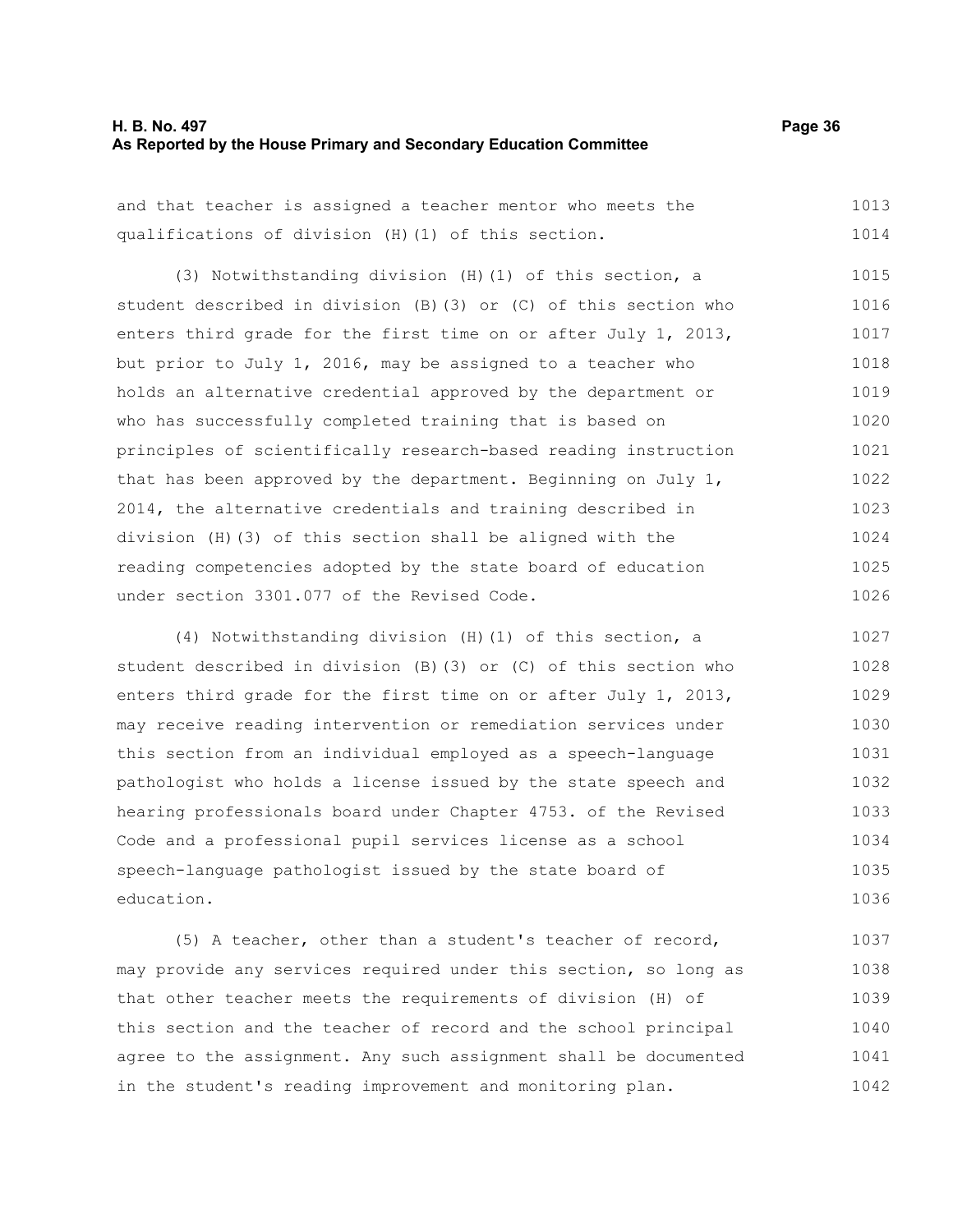#### **H. B. No. 497 Page 37 As Reported by the House Primary and Secondary Education Committee**

As used in this division, "teacher of record" means the classroom teacher to whom a student is assigned. 1043 1044

(I) Notwithstanding division (H) of this section, a teacher may teach reading to any student who is an English language learner, and has been in the United States for three years or less, or to a student who has an individualized education program developed under Chapter 3323. of the Revised Code if that teacher holds an alternative credential approved by the department or has successfully completed training that is based on principles of scientifically research-based reading instruction that has been approved by the department. Beginning on July 1, 2014, the alternative credentials and training described in this division shall be aligned with the reading competencies adopted by the state board of education under section 3301.077 of the Revised Code. 1045 1046 1047 1048 1049 1050 1051 1052 1053 1054 1055 1056 1057

(J) If, on or after June 4, 2013, a school district or community school cannot furnish the number of teachers needed who satisfy one or more of the criteria set forth in division (H) of this section for the 2013-2014 school year, the school district or community school shall develop and submit a staffing plan by June 30, 2013. The staffing plan shall include criteria that will be used to assign a student described in division (B) (3) or (C) of this section to a teacher, credentials or training held by teachers currently teaching at the school, and how the school district or community school will meet the requirements of this section. The school district or community school shall post the staffing plan on its web site for the applicable school year. 1058 1059 1060 1061 1062 1063 1064 1065 1066 1067 1068 1069 1070

Not later than March 1, 2014, and on the first day of March in each year thereafter, a school district or community 1071 1072